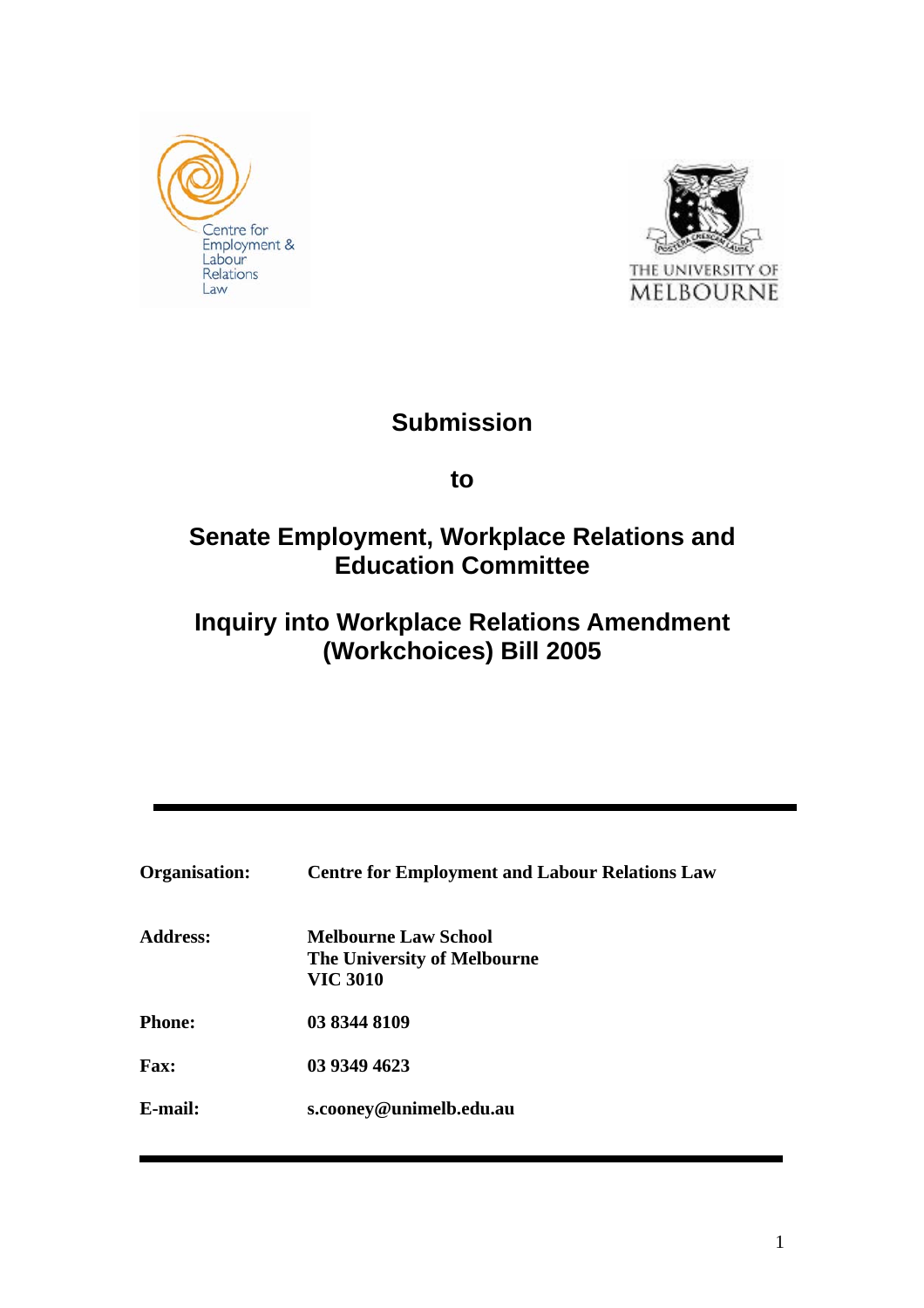This submission has been prepared on behalf of Centre members by

• Dr Sean Cooney BA(Hons) LLB LLM (Melbourne) LLM JSD (Columbia)

with contributions from the following Centre members:

- Ms Anna Chapman, BComm LLB(Hons) LLM (Melbourne)
- Mr Colin Fenwick, BA LLB LLM (Melbourne) LLM (Virginia)
- Dr John Howe; BA LLB (Monash) LLM (Temple) Ph.D (Melbourne)
- Ms Shelley Marshall, LLB(Hons) BA(Hons) (Melbourne), MSc (Distinction) (London School of Economics)
- Mr Anthony O'Donnell, BA(Hons) LLB(Melbourne) LLM(Melbourne);
- Mr Glenn Patmore, BA LLB(Hons)(Monash) LLM(Queens); and
- Mr Joo-Cheong Tham, LLB(Hons) LLM (Melbourne).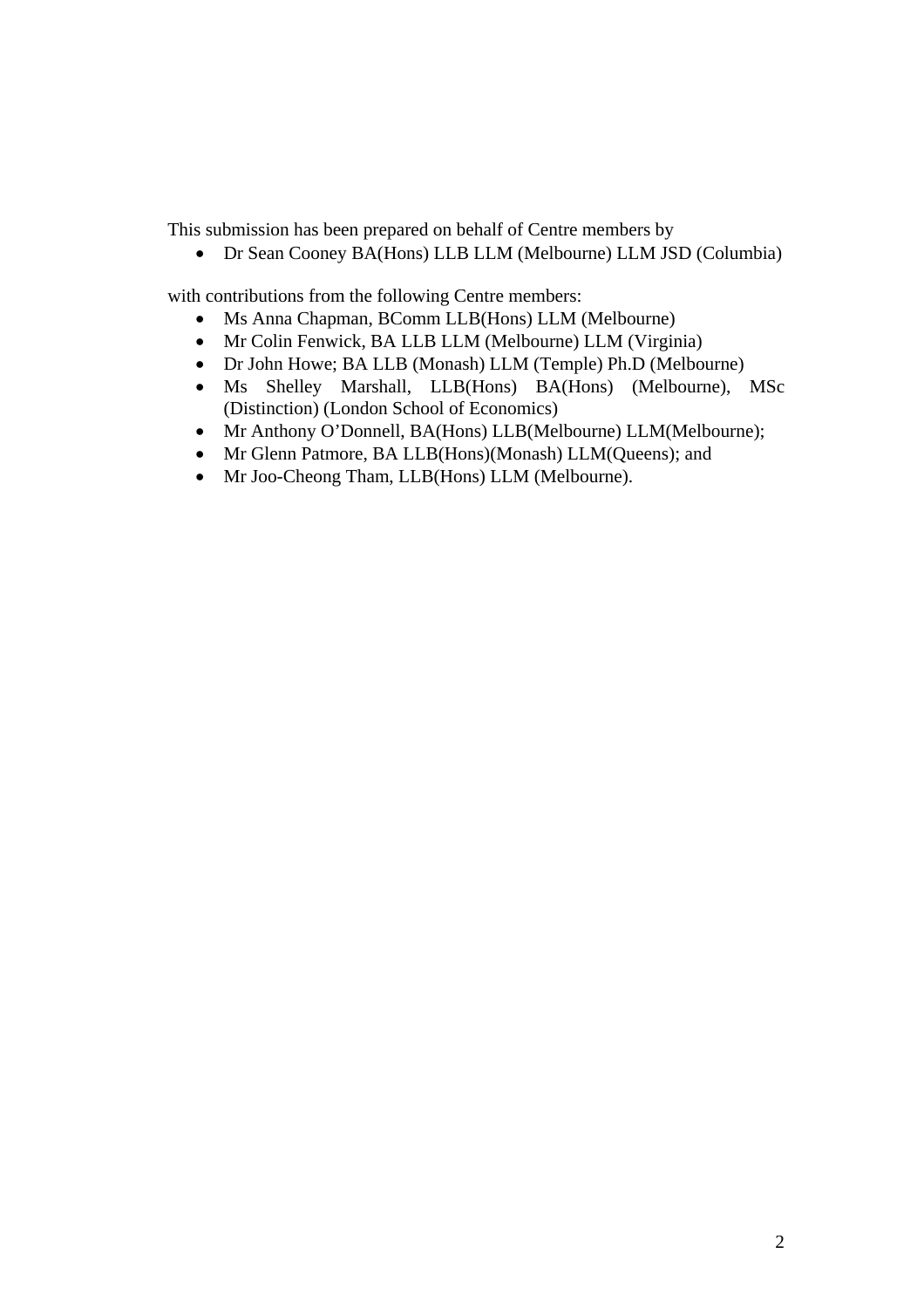# **EXECUTIVE SUMMARY**

- 1. The authors of this submission oppose the passage of this Bill. The Bill adopts a crude approach to labour regulation in Australia, combining severe state command and control elements with broad employer self-regulation. It is overly complex, punitive, one-sided and bureaucratic. It should not be proceeded with.
- 2. The Australian workplace relations system would benefit from a comprehensive review. Contemporary regulatory innovation both in Australia and overseas could assist us in designing appropriate processes and institutions that would be responsive to present circumstances.
- 3. 'Smart regulation' of the labour market, as in other areas of economic and social life, involves a range of legal techniques and policy instruments. Neither extensive 'command and control' state intervention nor unaccountable 'selfregulation' is likely to lead to socially optimal results.
- 4. A preferable approach to renewing our workplace relations laws would:
	- rest on a diverse range of constitutional powers, and in particular the external affairs power;
	- restructure the AIRC based on the experience of other regulatory institutions such as the ACCC and ASIC, as well as analogous institutions overseas;
	- encourage the development of workplace norms that are responsive to both economic and social objectives;
	- promote the self-organisation of, and private ordering between, employees, employers and other workers, within a framework of broad substantive and procedural standards; and
	- integrate workplace relations reform with complementary labour market measures including changes to tax law, social security law, and education and training policy, with particular emphasis on initiatives targeted at vulnerable socio-economic groups.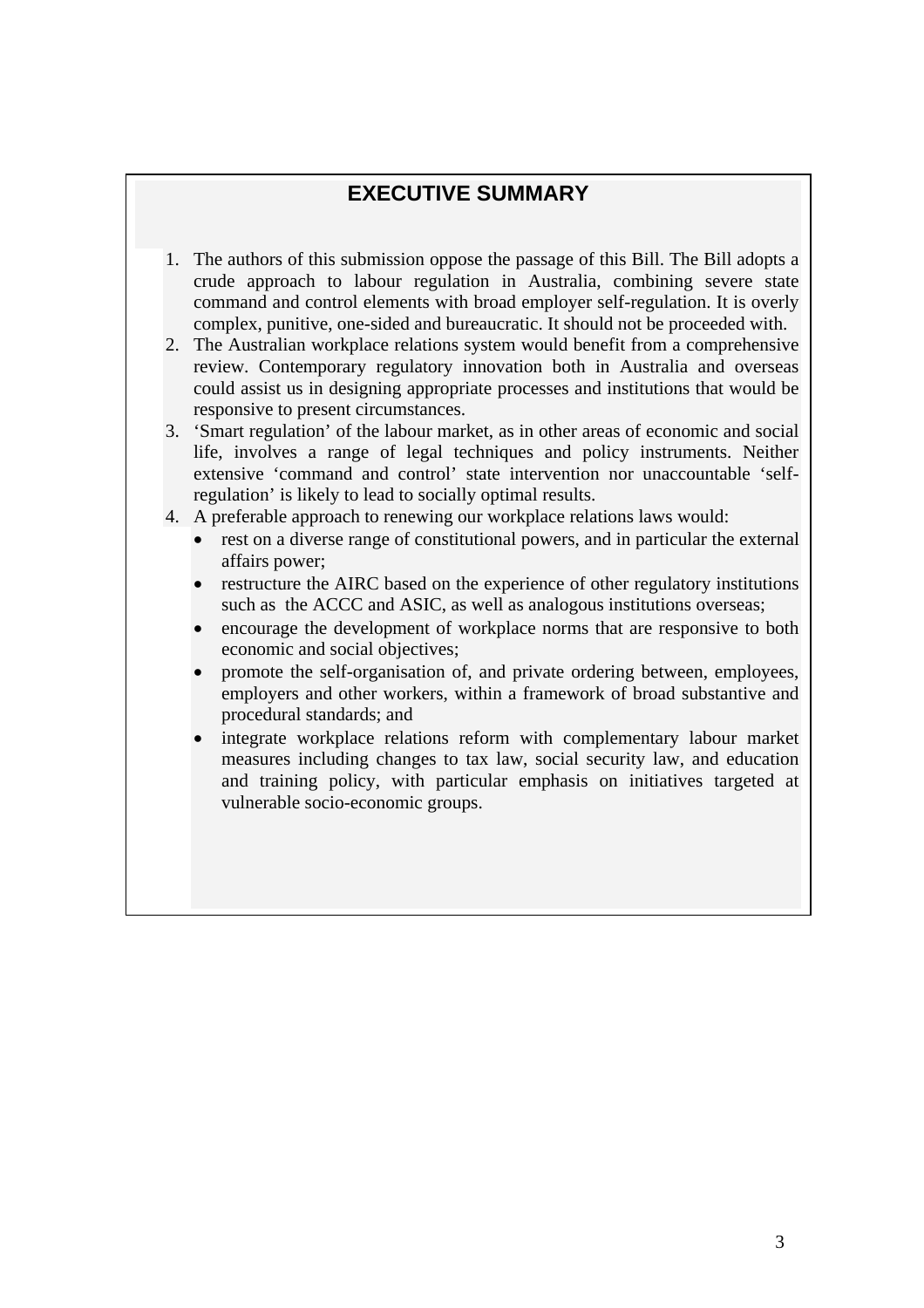# **1. Introduction**

- 1.1. This submission is made to the Senate Employment, Workplace Relations and Education Committee by the Centre for Employment and Labour Relations Law at the University of Melbourne. It was prepared by members of the Centre engaged as academic staff in the Melbourne Law School.
- 1.2. In this submission we address several key aspects of the *Workplace Relations (WorkChoices) Bill 2005* (Cth.) ('the Bill'), which is intended to make very significant changes to the *Workplace Relations Act 1996* ('WRA').
- 1.3. We must indicate our strong objection to the truncated nature of this inquiry. The government proposes the most far-reaching reforms to the nation's labour laws since Federation. These reforms, set out in almost 700 pages of un-indexed provisions, go well beyond the measures that have been the subject of previous parliamentary inquiries. Moreover, the Bill would create a range of new offences rendering unlawful conduct which is currently legitimate. In these circumstances, a period of one week is grossly inadequate to digest and analyse the Bill and its Explanatory Memorandum.
- 1.4. As there is insufficient time to provide a detailed analysis of the provisions of the Bill, we focus on the major changes to institutions and entitlements. We intend this submission to be constructive and therefore, apart from explaining in general terms our opposition to the Bill, we propose alternative approaches.
- 1.5. The Centre's members and academic associates are available to meet with the Committee to elaborate on this submission, and would welcome the opportunity to do so.

# **2. A National System: Constitutional Basis**

- 2.1. The Bill is designed to override most aspects of the State industrial relations systems, in order to create a uniform national scheme. We believe that a national system is desirable. However, such a system ought to rest on solid constitutional foundations. The Bill is predominantly based on the corporations power for reasons which are not made clear.<sup>1</sup> However, it is evident that this is not the simplest way to establish a national labour law framework.
- 2.2. Primary resort to the corporations power has several negative consequences, in particular:
	- many employers and employees will inevitably be excluded from the coverage of the new system;
	- the State systems are displaced, but to an uncertain extent;
	- many provisions are highly convoluted and difficult to understand; and
	- it is unclear how the corporations power can be invoked to regulate matters such as union governance.

<sup>1</sup> Australian Government, *WorkChoices. A New Workplace Relations System* (2005) p 11.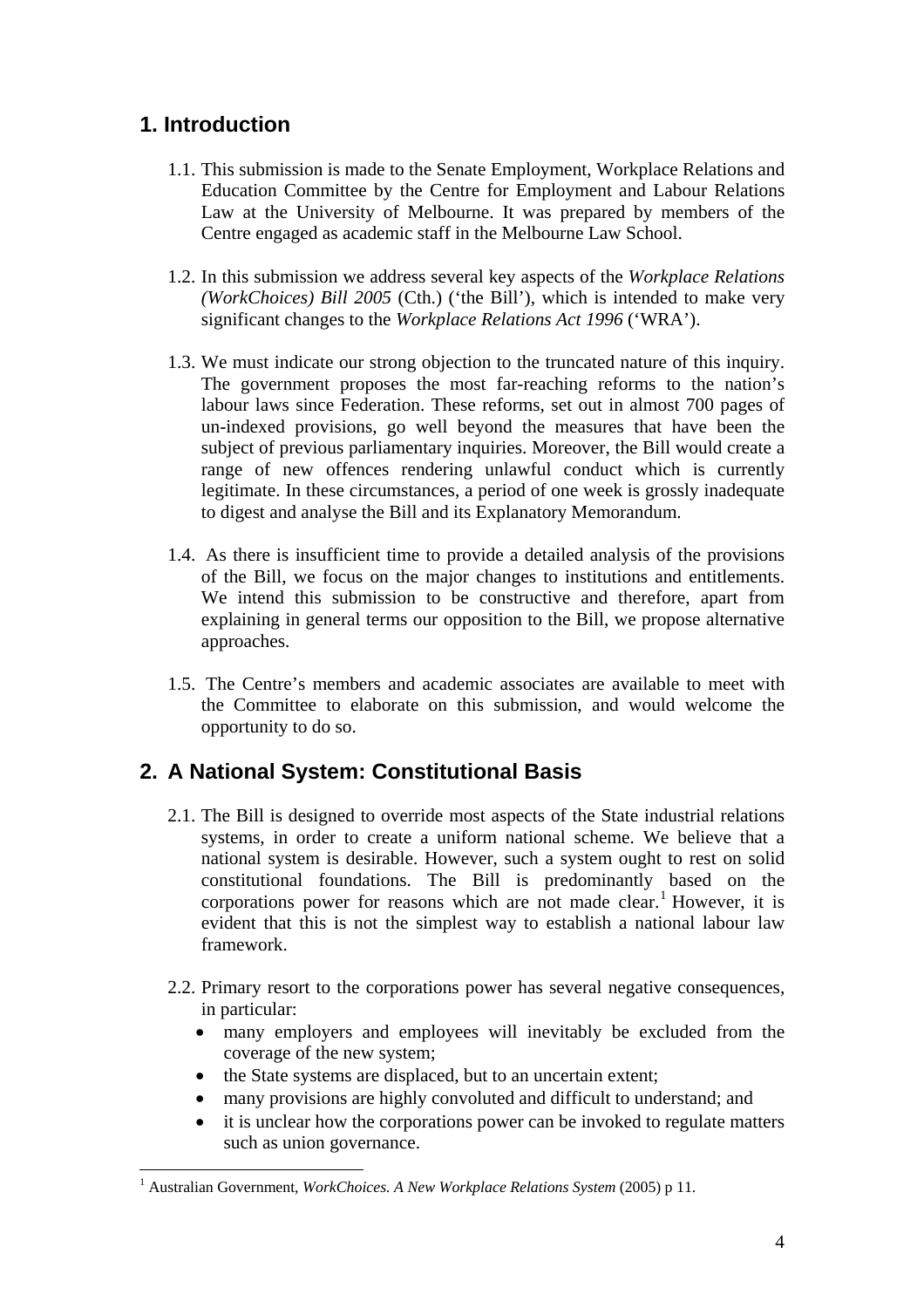It would seem that costly constitutional challenges are inevitable.

- 2.3. These difficulties would most likely be avoided if a national system were not confined to one head of power alone. Reliance on one head of power alone has led to difficulties in the past. Thus, although the conciliation and arbitration power was originally intended to be the main source of Commonwealth authority in relation to workplace relations, like the corporations power its application has been circumscribed.
- 2.4. Assuming referral of powers from State governments (other than Victoria) will not be forthcoming, reliance on other Commonwealth legislative powers is appropriate. In particular, extensive use ought to be made of the external affairs power.<sup>2</sup> Australia has ratified many ILO conventions, as well as other relevant international instruments.<sup>3</sup> However, few of these are at present actively used to ground federal law.<sup>4</sup> Broader reliance on conventions (and further ratifications) would enable a relatively comprehensive and coherent national framework to be established regulating core aspects of work, including:
	- Child labour and forced labour:
	- Anti-discrimination in the workplace context;
	- Freedom of association, employee representation and collective bargaining;
	- The work/life balance, including leave and reasonable working hours;
	- Remuneration;

 $\overline{a}$ 

- Grievances and dispute resolution; and
- Termination of employment.
- 2.5. There may be instances where the external affairs power is insufficient. In such instances, other heads of power, including the corporations power, should be invoked. However, the corporations power should not be made to constitute the foundational power for workplace legislation, as is the case with the Bill.

## **3. Minimum Standards: Awards and the AFPCS**

- 3.1. The Bill is aimed at ending the central role still played by awards in the regulation of Australian workplaces. The Bill facilitates the displacement of awards, over time, by the Australian Fair Pay and Conditions Standard (AFPCS).
- 3.2. The AFPCS consists of five conditions determined unilaterally by the Commonwealth, together with the Australian Fair Pay Commission (AFPC).

<sup>2</sup> See George Williams, *Labour law and the Constitution* (1998) 86-103; *Victoria v Commonwealth (Industrial Relations Act Case)* (1996) 187 CLR 416. 3

Such as the International Covenant on Civil and Political Rights and the International Covenant on Economic, Social and Cultural Rights.

<sup>&</sup>lt;sup>4</sup> Present examples include the ILO's Termination of Employment Convention and its Convention on Workers with Family Responsibilities.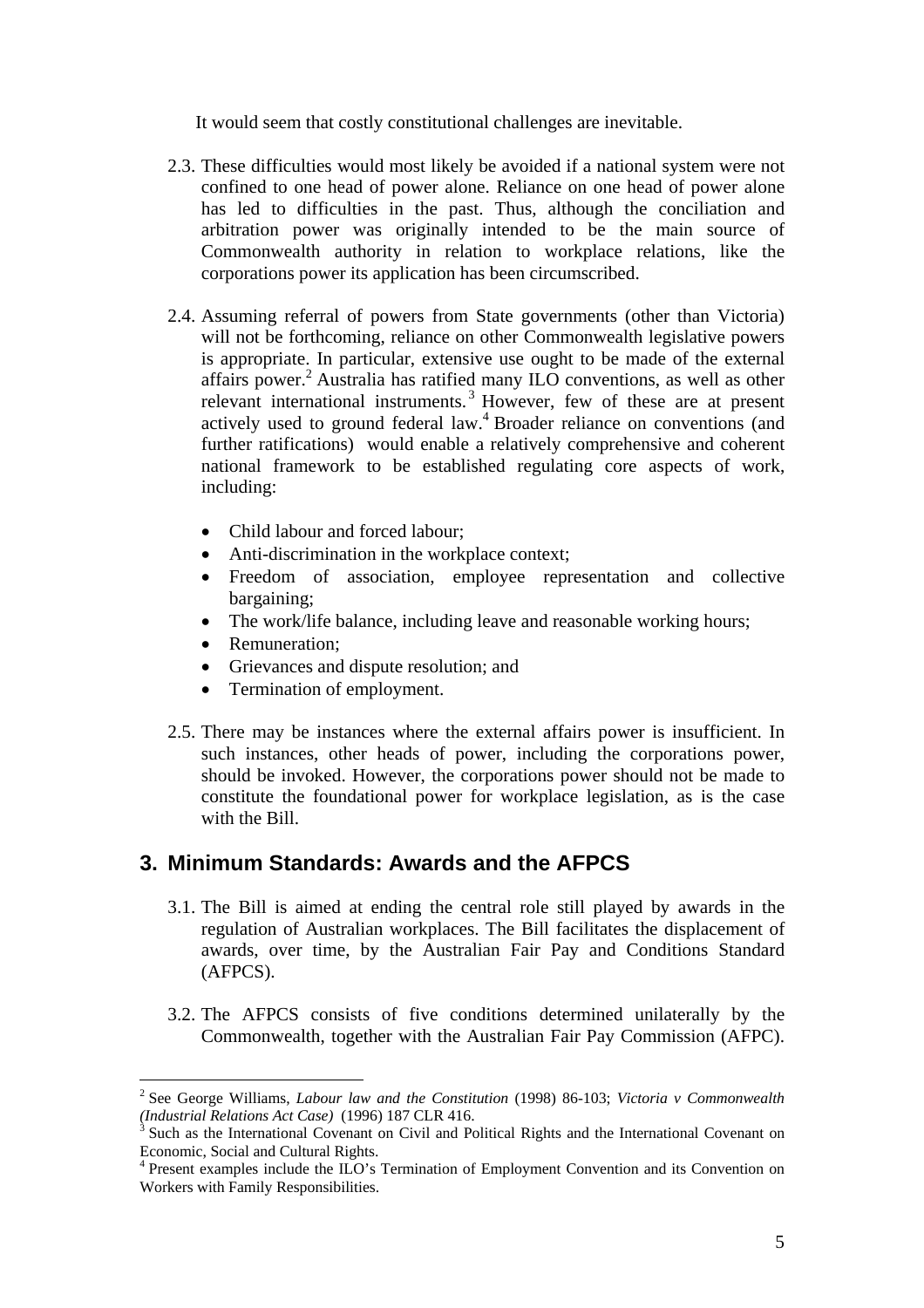Pay is dealt with in Part 4 of this submission. This Part deals with standards other than remuneration.

- 3.3. It is not clear why just four conditions (other than pay) have been chosen to constitute a floor of employment standards. This floor is much lower than that currently underpinning the conditions of most workers. Nor is it clear how the content of the AFPCS set out in Part VA of the Bill has been derived. In contrast to the manner in which employment standards have been set in the past (for example, through the test case process in the AIRC), there does not appear to have been extensive involvement with employee or community organisations in devising the AFPCS. The AFPCS has the capacity to remove many employee entitlements of long standing; entitlements constructed with extensive input from both employer and employee organisations. This is regrettable, particularly in the absence of a strongly argued case in respect of the conditions to be excluded.
- 3.4. The justification for the sidelining of awards appears to be that 'we have too much red tape, too much complexity, and too much confusion.'5 This is said to cost jobs and hold Australia back. Whatever the truth of this assertion, it does not entail the crude measures being introduced here, which result in preventing the establishment of new general workplace standards other than by government fiat. An alternative approach is warranted.

### *Modes of regulation*

- 3.5. In recent years, much work has been done by scholars and by regulatory institutions on how best to produce socially and economically desirable outcomes.<sup>6</sup> Certain principles emerge from that scholarship, although their application in specific instances turns on the nature of the activity regulated, the actors involved and so on. The principles include the following:
	- Regulation by means of *government rule-making*, coupled with stateimposed sanctions ('command and control') is frequently counterproductive, especially in areas of complex and frequently changing social and economic interactions;
	- *Voluntary self-regulation*, in the sense of freedom to set one's own standards without accountability, frequently fails, although forms of supervised self-regulation may be effective in several contexts; and
	- Effective regulatory arrangements are frequently those that are *responsive*: they seek to integrate a range of modes (government rule-making, industry

 5

<sup>&</sup>lt;sup>6</sup> Some of the leading texts include Ian Ayres and John Braithwaite, *Responsive Regulation: Transcending the Deregulation Debate* (1992); Robert Baldwin and Martin Cave, *Understanding Regulation: Theory, Strategy and Practice* (1999); Christine Parker et al (eds.), *Regulating Law* (2004); Julia Black, 'Decentring Regulation: Understanding the Role of Regulation and Self-regulation in a Post-regulating World' (2001) 54 *Current Legal Problems* 103; Neil Gunningham and Peter Grabosky, *Smart Regulation: Designing Environmental Policy* (1st ed, 1998). A major new work on the implications of regulatory theory for labour law will be published early next year: Chris Arup, Peter Gahan, John Howe, Richard Johnstone, Richard Mitchell, and Anthony O'Donnell, *Labour Law and Labour Market Regulation* (Federation Press). In Australia, much regulatory innovation has been carried out by the Australian Competition and Consumer Commission.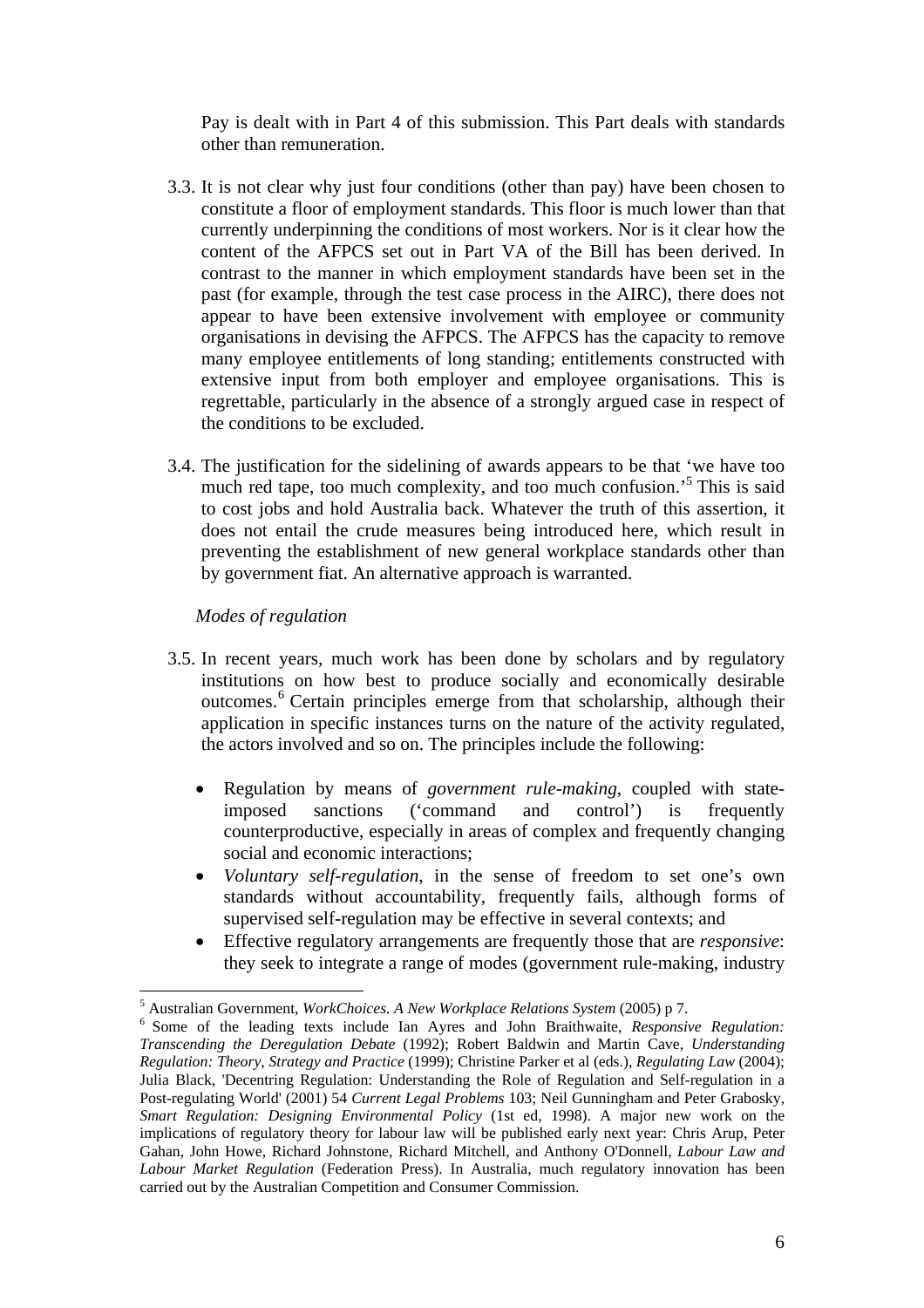agreements, private ordering, financial incentives and so on); involve a range of stakeholders in the determination and monitoring of standards; adapt to local conditions and to change of circumstances; and provide for transparency, accountability and contestability. Responsive regulation can include arrangements such as *co-regulation* and *enforced self-regulation.*

- 3.6. These principles are employed widely in various fields of regulation in Australia, one prominent example being consumer protection and competition law. In our submission, they could also be applied productively to work relations. This is evidenced by the increasingly sophisticated arrangements in the field of occupational health and safety. $\frac{7}{1}$
- 3.7. The application of new regulatory approaches is also evidenced by the work of the European Union on matters such as hours of work and economic restructuring. The European Union has addressed these matters through generally well-constructed directives that allow each member state to implement social policy as it considers appropriate.<sup>8</sup> Some member states appear to have used implementation methods that have undesirable sideeffects (for example, on employment). However, others have largely been able to avoid these. This regulatory experimentation has generated a range of models that help identify which modes of intervention are both most likely to achieve their objective, and least likely to generate negative by-products.

*The AIRC as a responsive regulator* 

- 3.8. In recent years, the AIRC has drawn on new regulatory forms to address major workplace issues in a nuanced manner.<sup>9</sup> The Reasonable Hours and Family Provisions test case decisions are sophisticated approaches to the question of work/life balance. This suggests that the institution could be adapted to address further workplace issues through responsive regulatory approaches. Such issues might include, for example, privacy in the workplace, responsibilities in complex contracting chains (outworkers), or training arrangements.
- 3.9. As a forum for regulating working conditions, the AIRC has the following 'responsive' features:
	- It involves a wide range of stakeholders in the determination of standards, which means that it is well-placed to balance competing interests;
	- Its processes are public and transparent;

 $\overline{a}$ 

• It tends to avoid the overt politicisation that occurs when contentious matters are directly regulated by the state;

<sup>7</sup> See, e.g. Neil Gunningham and Richard Johnstone, *Regulating Workplace Safety: Systems and Sanctions* (1999). See also the publications from the National Research Centre for Occupational Health and Safety Regulation: available at http://ohs.anu.edu.au/publications/index.php.

<sup>&</sup>lt;sup>8</sup> See the discussion in Simon Deakin, 'Social Rights in a Globalized Economy' in Philip Alston (ed), Labour Rights as Human Rights (2005).<br><sup>9</sup> See the forthcoming article on this point by Dr Jill Murray, 'The AIRC Test Case on Work and

Family Provisions: the End of Dynamic Regulatory Change at Federal Level?' (2005) 18 *Australian Journal of Labour Law* 325*.*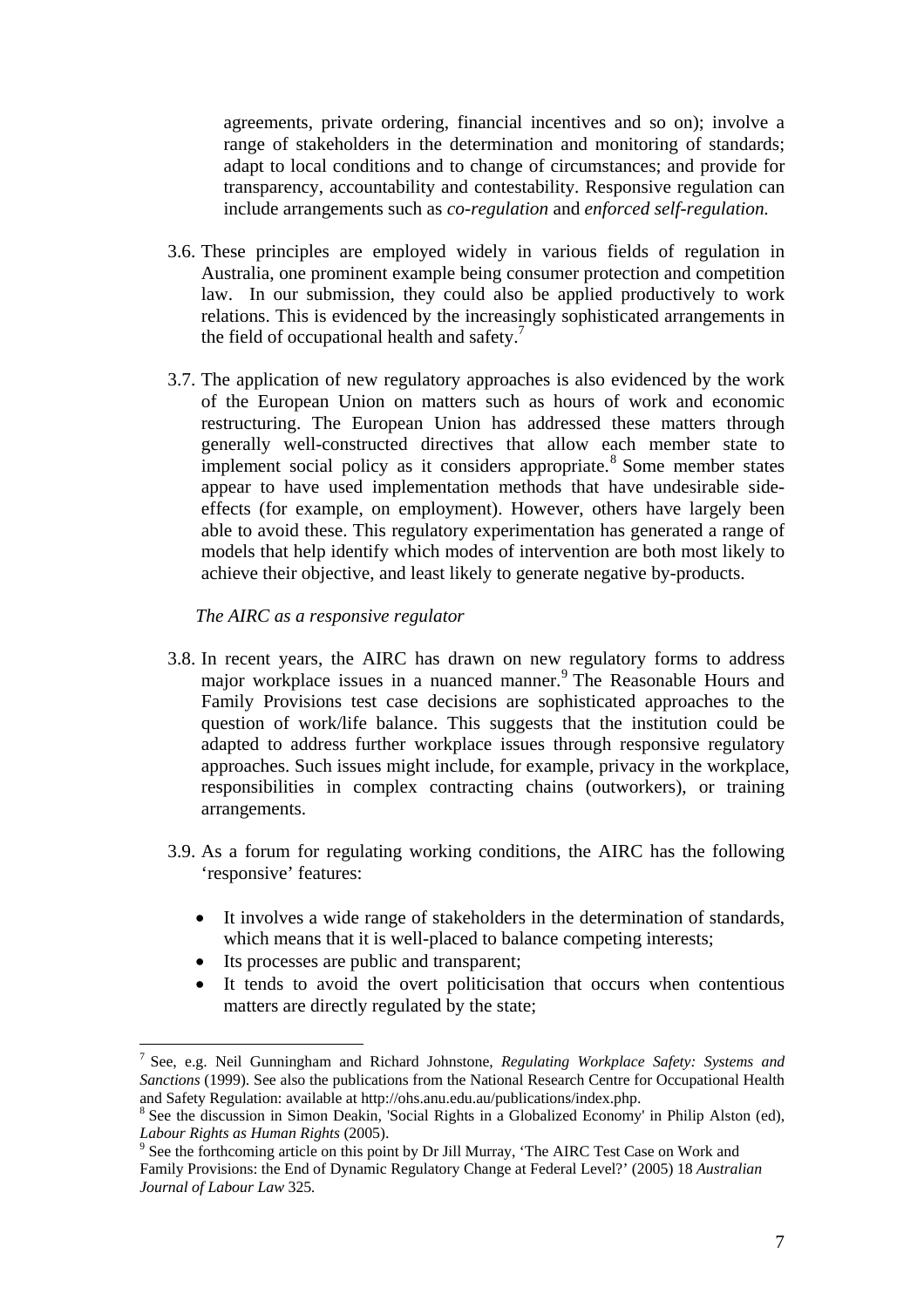- It allows for new forms of regulation to emerge in response to social and technological change; and,
- It has more recently encouraged decentralised implementation of standards through formulating workplace norms so that they can be adapted to local conditions.

### *From awards to determinations*

3.10. There is nevertheless some substance in certain criticisms of AIRC processes. Its structure and operation are a legacy of the conciliation and arbitration power, with its many technical requirements and artificialities and its disputeresolution focus. However, AIRC processes can be redesigned while retaining their responsive and democratic elements,<sup>10</sup> especially through use of the external affairs power. The 'test case' process would thus be reconceptualised from a legal (although not substantive) point of view. It would be detached from the cumbersome process of varying hundreds of awards. The AIRC would instead establish binding workplace norms of general application based on strong social policy grounds, not on the basis of solving 'disputes'. In order to distinguish between the current arbitration process and the proposed scheme, we will refer in what follows to AIRC decisions establishing binding norms as 'determinations' rather than awards.

### *Making determinations*

- 3.11. How would this process of determining workplace norms be triggered? One circumstance would be on reference from the federal government, in particular where Australia ratified an ILO convention. However, non-state organisations should also be able to make application for the determination of new norms, or the revision or revocation of existing ones, as they presently can in relation to test cases. This need not be confined to organisations registered under the Workplace Relations Act.
- 3.12. One concern with this proposal may be that a proliferation of applications for new norms would emerge. However, this outcome could be avoided through legislative guidance to the AIRC and to the public on the appropriate role of general workplace norms. Thus, their establishment would be linked to threshold requirements, including:
	- a requirement that any organisation making an application for new norms have presented a strong prima facie case, backed up by empirical evidence and consultation with relevant interest groups, that there is a workplace issue that ought to be addressed through a general standard; and
	- a requirement that new general norms be made only if it is demonstrated that more decentralised arrangements do not deal, and are not likely to deal, with the particular issue appropriately (failure on the part of any applying organisation to attempt to negotiate with other relevant organisations in

 $10$  Our proposal can be contrasted with the exclusionary methods through which the AFPC will review minimum standards under the Bill.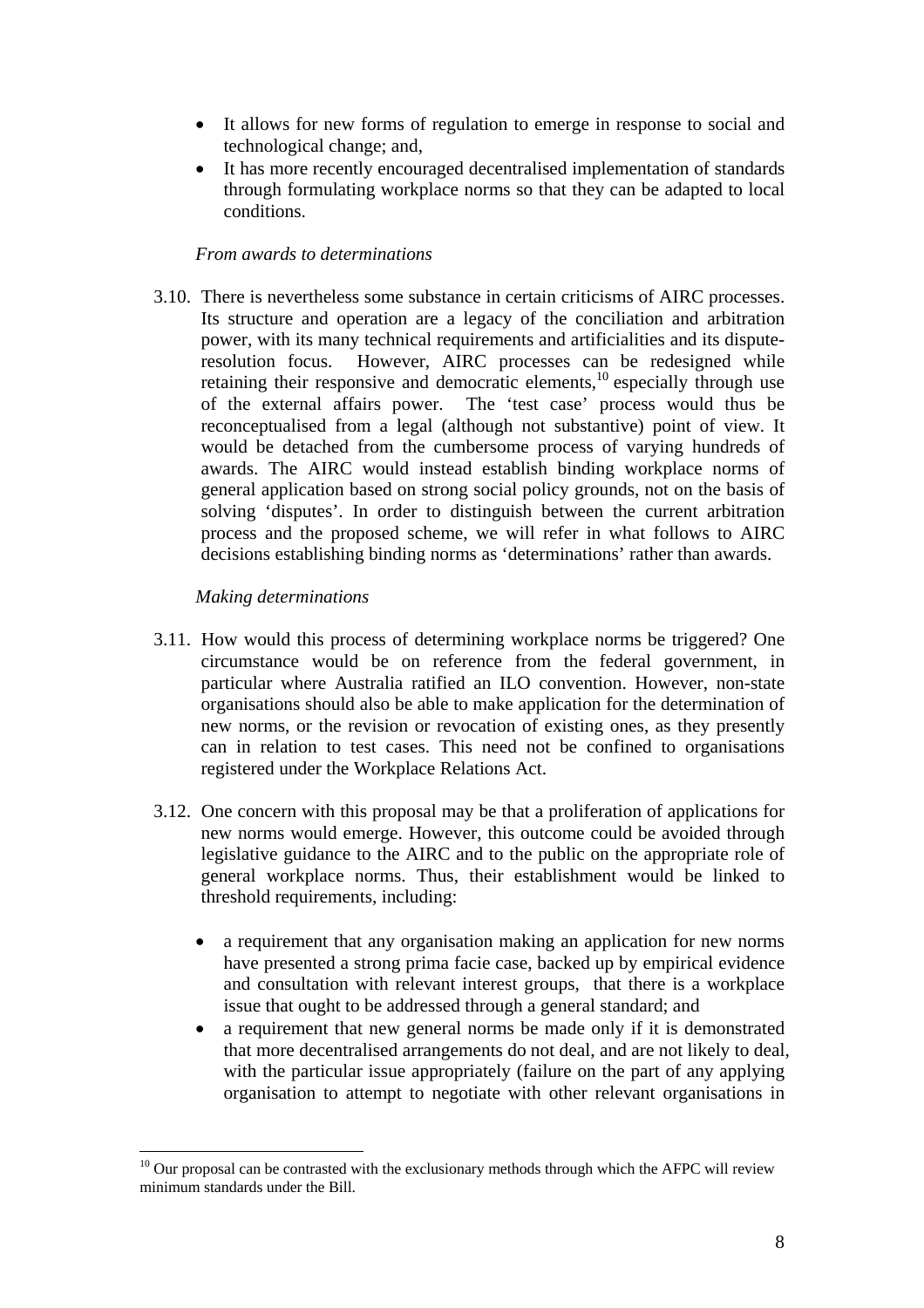relation to the issue might suggest that this requirement had not been complied with).

The AIRC could also have discretion to reject any application and to defer applications, if there are other matters that require more urgent attention.

*Scope of determination power* 

- 3.13. The jurisdictional limit on the AIRC's capacity to establish further general workplace norms could be linked to the Constitution and especially to the external affairs power as it relates to working conditions. We do not see the need to perpetuate arcane legal debates about whether the demands of the conciliation and arbitration power are met. Nor is there a need to construct artificial boundaries around jurisdiction through concepts such as 'nonallowable award matters'. To be sure, linking jurisdiction to constitutionality will invite legal challenge in some instances. In order to avoid the normmaking process becoming involved in protracted constitutional arguments, we would propose that the AIRC could make a recommendation instead of a determination if there was a serious doubt as to the constitutionality of a particular norm. The recommendation would be addressed to the federal government, which would then decide, on the basis of its extensive legal advisory capacity, how best to translate the recommendation into law.
- 3.14. It will also be appropriate to make determinations that are industry-specific. Many ILO conventions are themselves industry-specific. Quite apart from this, as in other areas of public regulation there are sometimes matters peculiar to certain industries which require intervention in the form of norm-setting confined to that industry. Examples might include nursing conditions, outworking in the clothing industry, long-haulage driving, long-range air travel and agricultural workers. The content of industry-specific determinations should not replicate those of general determinations.
- 3.15. The precise form of determinations would be a matter for deliberation during the AIRC's investigative processes. However, regulatory theory and experience presents a wide range of possibilities: mandatory standards, default conditions, mandatory and voluntary industry codes, disclosure obligations, and so forth. Innovation in AIRC processes could be assisted by reference to other Australian regulatory bodies, and in particular the ACCC.

### *Contracting out*

3.16. The Bill will make it much easier for employers to avoid awards. It is true that, under the WRA, particularly if the Bill is passed, it will still not be possible to 'contract out' of awards in a literal sense.<sup>11</sup> However, the same effect will be achieved through the use of statutory workplace agreements such as Australian Workplace Agreements (AWAs). This blanket capacity to avoid all but the barest of standards may be contrasted unfavourably with more sophisticated methods of balancing community norms and individual

 $\overline{a}$ 11 *Workplace Relations Amendment (Work Choices) Bill 2005* s. 7D.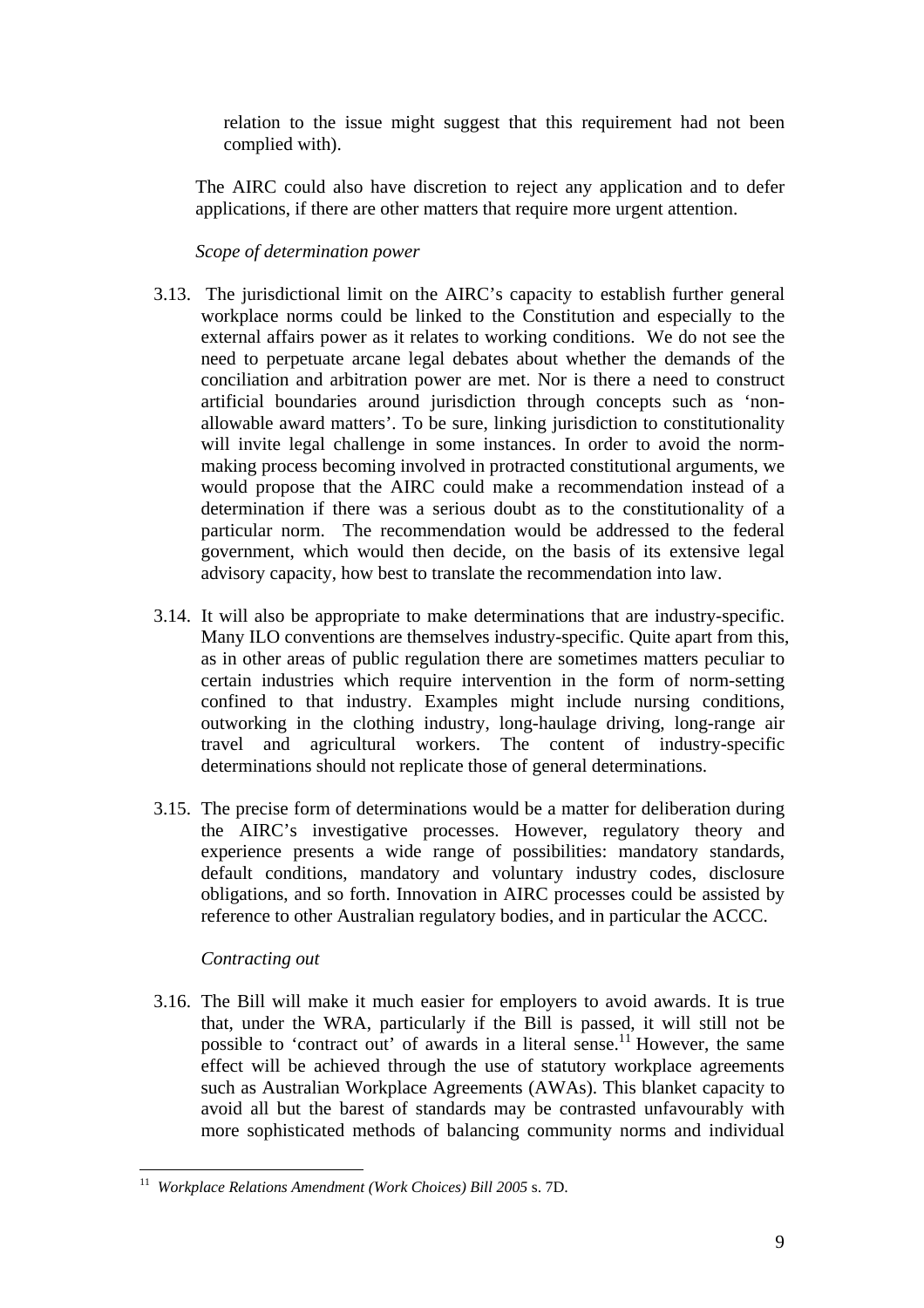choice now being developed in the European Union and other parts of the world.

3.17. Our preferred approach is to move towards a system inspired by the better international practices,  $12$  whereby general norms (determinations) include mandatory provisions, which cannot be altered by agreement, and default provisions, which can be altered provided certain procedures are followed (such as written agreement). Such procedures would in some cases also allow a person to return to a default standard upon giving reasonable notice. Whether a matter is mandatory or default would be determined by the AIRC following submissions from relevant interest groups.

### *Relationship between determinations and awards*

- 3.18. Much of the core content of awards is common across industries, deriving from test cases (themselves often linked to ILO conventions). This common content could readily form the subject of general determinations. Thus, a new system could include transitional arrangements that allow common award provisions to be translated into new determinations. These arrangements would enable obligations to be reformulated and updated based on successful regulatory innovation in other areas and jurisdictions.
- 3.19. There would still however be a significant number of matters that could not be so translated chiefly because (1) they are industry specific conditions; (2) they are not referable to international conventions; and/or (3) they relate to detailed classifications, rates of pay and allowances. The first group of issues can be dealt with through industry-level determinations supplementing the general content.
- 3.20. The second set of matters is not likely to be large, if the list of current allowable award matters (excluding those also directly regulated by legislation) is compared with ILO conventions.
- 3.21. The third area presents the most complex problem (although it would clearly fall within the scope of convention-related jurisdiction). Some simplification of the complex pay scales in awards is probably desirable. This would be undertaken as part of the transition to determinations. However, such simplification should proceed in a transparent way. It should also involve relevant stakeholders, including those who contributed to the construction of the present scales. We are concerned that the simplification process set out in the Bill lacks these elements of transparency and participation.<sup>13</sup>
- 3.22. The matter of pay is considered further in the next section, which reviews the proposed Fair Pay Commission.

 $12$  See, for example, the various provisions relating to hours of work in the Working Time Regulations 1998 (as amended) (United Kingdom).

<sup>&</sup>lt;sup>13</sup> *Workplace Relations Amendment (Work Choices) Bill 2005*, Part VI Division 4 Subdivision B.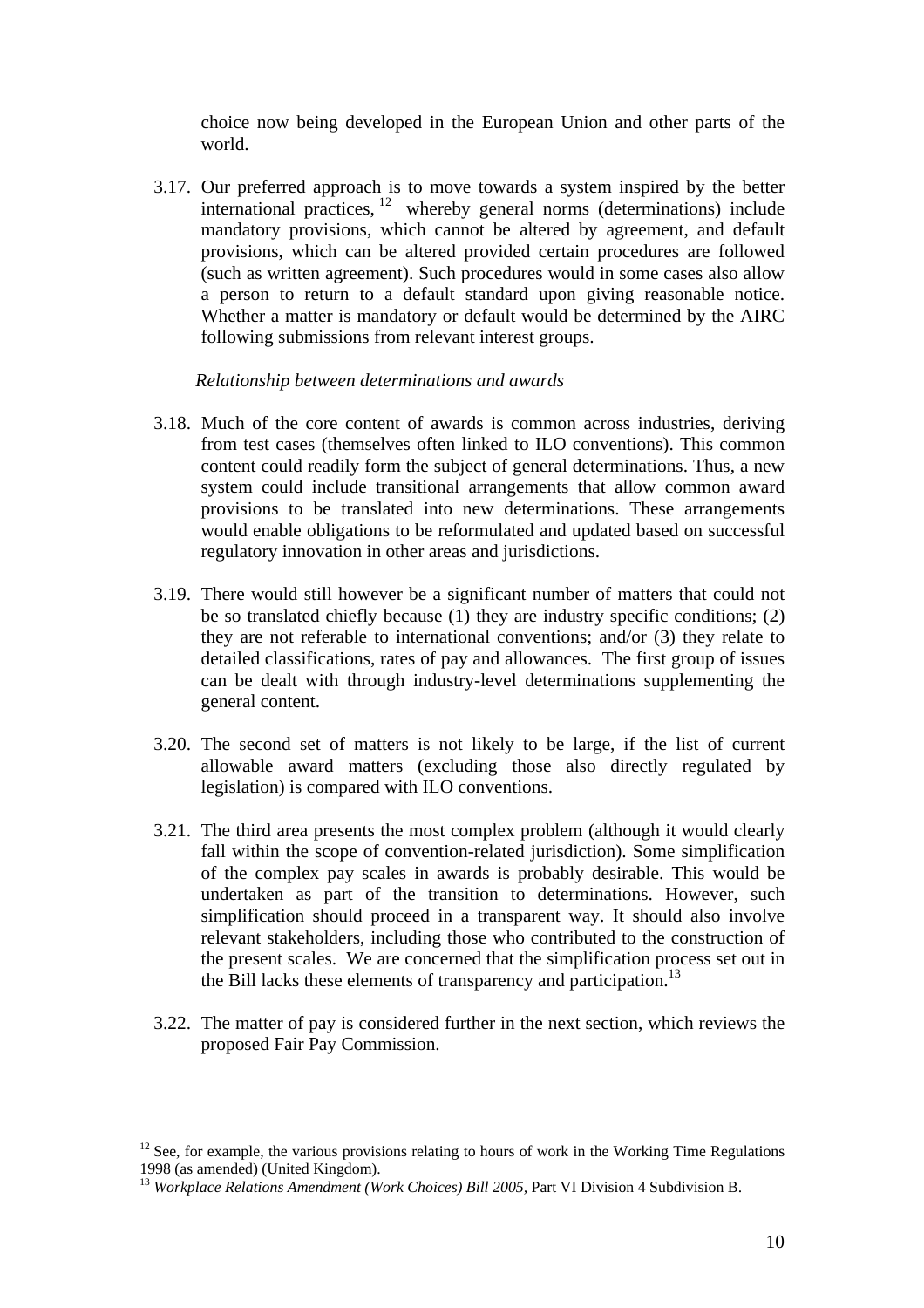# **4. Institutions and Pay: the Australian Fair Pay Commission and the Australian Industrial Relations Commission**

- 4.1. The Bill would establish an Australian Fair Pay Commission (AFPC) to set minimum levels of pay,<sup>14</sup> a task presently conducted by the AIRC. It is claimed that this is being done in order to transform 'the current adversarial and legalistic wage setting process.<sup>15</sup>
- 4.2. As outlined in Part 3, we agree that the present process should be reformed and have suggested how that could be done in a way which retains the responsive and participative aspects of AIRC processes. It is however completely unnecessary to set up an alternative Commission to regulate pay alone.
- 4.3. The current process for setting minimum wages should be redesigned without establishing and staffing a new statutory agency. As suggested above, the legalistic elements of the process should be reduced by:
	- maintaining the jurisdiction of the AIRC;
	- examining how reliance on the external affairs power (and specifically ILO Convention 131 on Fixing Minimum Wages) could eliminate many of the technicalities and duplications experienced at present; and
	- conducting an open and inclusive inquiry on simplification.
- 4.4. The establishment of the AFPC leads to puzzling duplication, because awards will now be the dealt with by two government agencies rather than one. Remuneration, hours of work and other terms and conditions of employment should be regulated in an integrated manner, as they are at present.
- 4.5. Furthermore, the AFPC will lack both transparency and responsiveness. This constitutes a regression since the public process of AIRC, together with judicial oversight, upholds these values. There appears to be no obligation on the AFPC to conduct its inquiries in public or to have its preferred sources of evidence subject to scrutiny. 16 The AFPC lacks responsiveness to the community since there is no requirement that it be constituted by representative groups, nor is it obliged to hear from them. This may be contrasted with the tripartite structure and consultation requirements of the Low Pay Commission in the United Kingdom.<sup>17</sup>
- 4.6. Again, the AFPC appears to lack alternative forms of accountability. We are not clear to what extent it is to be subject to judicial review.
- 4.7. Some commentators have speculated that the substantial motive for the creation of the AFPC is the government's displeasure with the minimum wage decisions of the AIRC. The AIRC is said to take insufficient account of

<sup>&</sup>lt;sup>14</sup> Workplace Relations Amendment (Work Choices) Bill 2005, Part IA.

<sup>&</sup>lt;sup>15</sup> Australian Government, *WorkChoices. A New Workplace Relations System* (2005) p 7.<br><sup>16</sup> See *Workplaces Relations Amendment (Work Choices) Bill 2005* ss 7K, 7N.<br><sup>17</sup> See National Minimum Wage Act 1998 (UK) ss 7 and S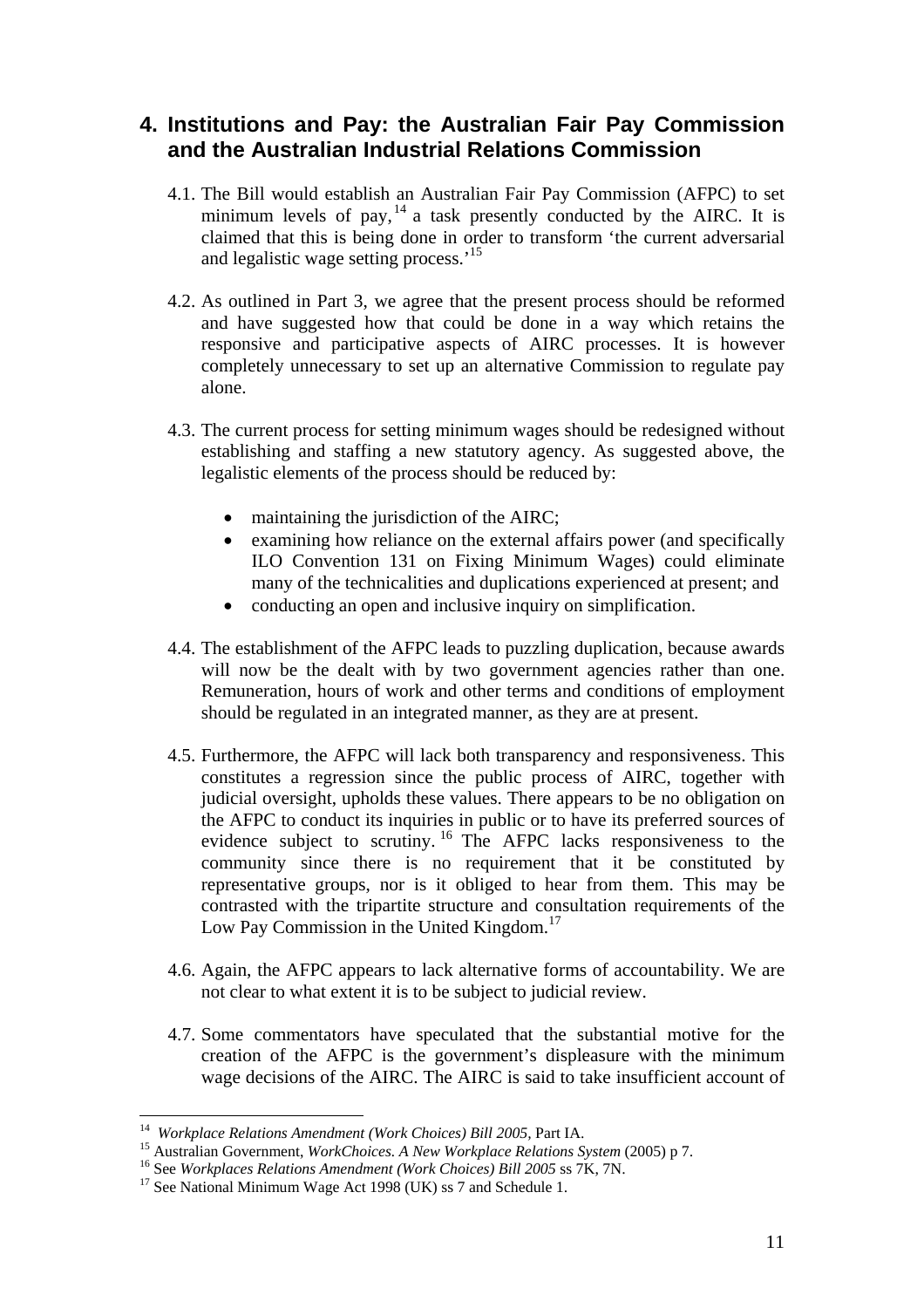the employment effects of increases in minimum wages. While there is evidence to suggest that minimum wages set at excessively high levels may impact on employment, the relationship appears to be highly complex. Thus, it is not obvious that the AIRC is 'getting it wrong' from an economic perspective.18 In any case, if there are concerns about the AIRC's capacity to evaluate economic data, this could be remedied by:

- appointing more persons reflecting a cross-section of economic and social science expertise to the AIRC; and/or
- restructuring the composition of AIRC Benches dealing with minimum wages, or creating a separate division of the Commission to deal with wages.
- 4.8. We would add that in general terms minimum wages ought to be set at a level which enables a person to participate fully in society, that is, significantly above poverty levels. The appropriate benchmark should be determined by the AIRC based on contemporary social science research methods. The benchmark would preserve work incentives for those on welfare. Complementary policy measures, such as modification to the tax and social security systems, should be used to adjust household incomes according to the differing needs of families.
- 4.9. Moreover, any changes to minimum wage setting need to be considered alongside active measures to raise employment. If carefully devised, direct job creation programmes, industry policy, and public procurement programmes can be effective in promoting economic growth and productivity, ensuring employment for people especially disadvantaged in the labour market, and also for targeting regional unemployment.<sup>19</sup> Although some of these programs recognize the important role of the public sector in job creation, many such initiatives involve cooperation between government and business whereby the government provides financial subsidies to the private sector to achieve its policy objectives.
- 4.10. In short, we question the apparent assumption behind the reform of minimum wages that the only or most appropriate way to respond to unemployment and underemployment is to encourage growth in low wage jobs.

<sup>&</sup>lt;sup>18</sup> We note that Low Pay Commission in the United Kingdom has found itself able to raise minimum wages, sometimes above the rate of increase in the average wage, without adverse consequences: February 2005: National Minimum Wage. Low Pay Commission Report 2005, available at http://www.lowpay.gov.uk/lowpay/lowpay2005/.

 $19$  For an excellent overview of the various job creation policies available to government, see P Gregg, 'The Evolution of Special Employment Measures' (1990) 132 *National Institute Economic Review* 49. On the value of regional job creation policies, see Senate Employment, Workplace Relations, Small Business and Education References Committee, *Jobs for the Regions: A Report on the Inquiry into Regional Employment and Unemployment*, AGPS, Canberra, 1999. See also J Howe, 'Creating Decent Jobs: the Role of Regulation in Facilitating Transitions Between Employment and Unemployment' (2005) *Australian Bulletin of Labour* (forthcoming).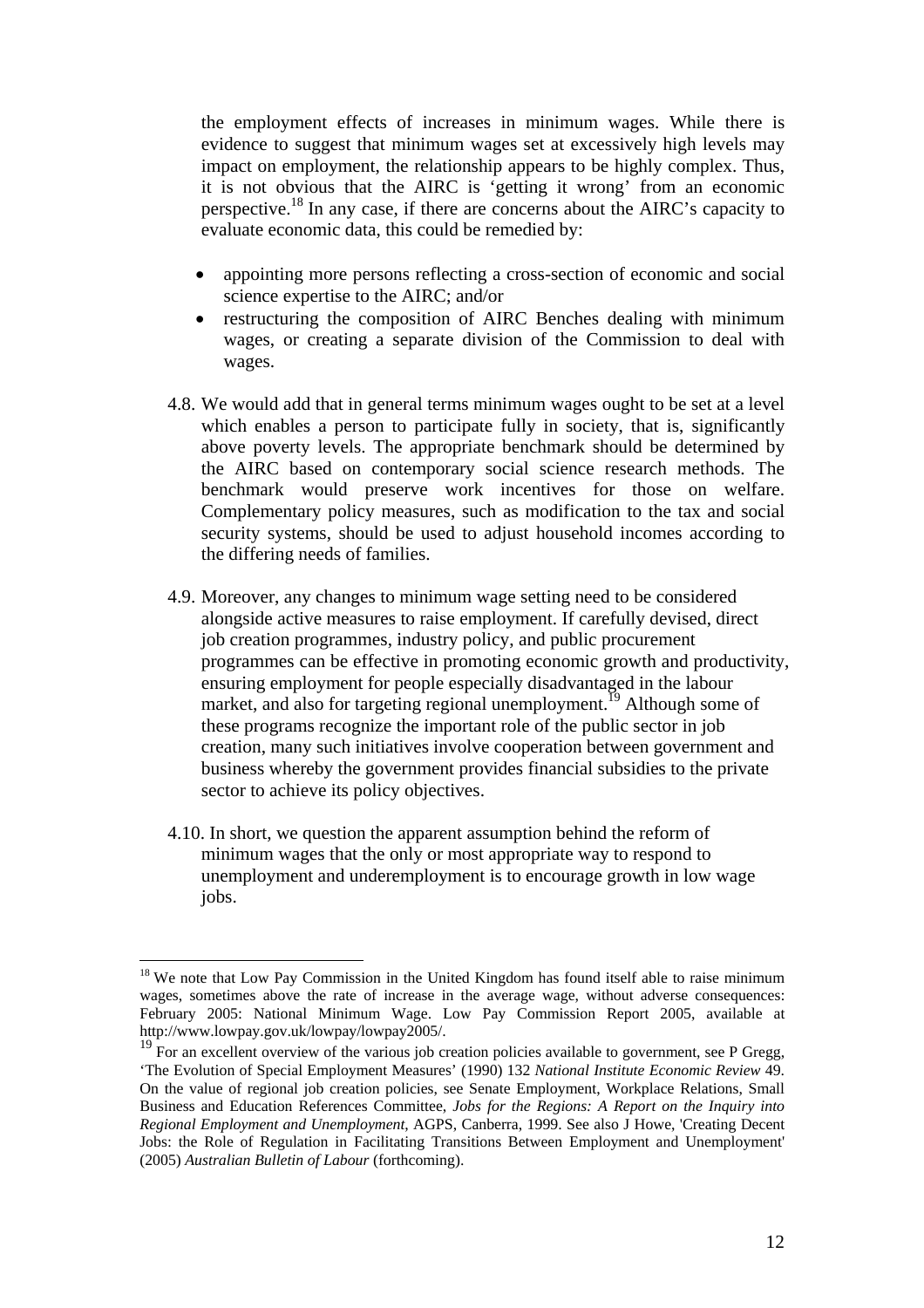# **5. Freedom of Association: Unions and Workplace Representation**

*Reconsidering the role of association in Australian workplace relations* 

- 5.1. The regulation of Australian workplace associations over the last century has been driven by the role of registered organisations in the conciliation and arbitration system. If conciliation and arbitration is no longer to be a core or even an important aspect of workplace regulation, the law pertaining to the employee association needs to be reconsidered.
- 5.2. Trade unions and worker associations are not equivalent to registered organisations, although they have often been treated as such in the past. The unusually extensive regulatory requirements imposed on many Australian unions are products of the conciliation and arbitration system. It was the integral relationship with that regulatory model that provided the justification for many of the supports for, and detailed monitoring of, registered organisations.
- 5.3. The creation of a new model of workplace regulation, centred on either the corporations power (as the government proposes) or the external affairs power (as we propose) presents Australia with an opportunity to develop and implement a policy approach to the regulation of associative labour relations that proceeds from fundamentally different conceptual bases. Chief of these should be the core liberal democratic principle of freedom of association.

*What does freedom of association mean?* 

 $\overline{a}$ 

5.4. Developed liberal democracies purport to uphold freedom of association as an essential civil and political entitlement in their societies. The right to form work-related associations such as trade unions is an emanation of this. Thus, major international instruments specify that:

> *Everyone shall have the right to freedom of association with others, including the right to form and join trade unions for the protection of his interests.<sup>20</sup>*(Emphasis added).

5.5. The European Court of Human Rights has recently ruled with respect to that formulation in the European Convention on Human Rights that the right to organise extends beyond the mere right of an organisation to exist:

> '*the words "for the protection of his interests" [...] are not redundant, and the Convention safeguards freedom to protect the occupational interests of trade union members by trade union action, the conduct and development of which the Contracting States must both permit and make possible. A trade union must thus be free to strive for the protection of its members' interests, and the individual members have*

 $20$  International Covenant on Civil and Political Rights art. 22. See also the similar wording in article 11 of the European Convention on Human Rights.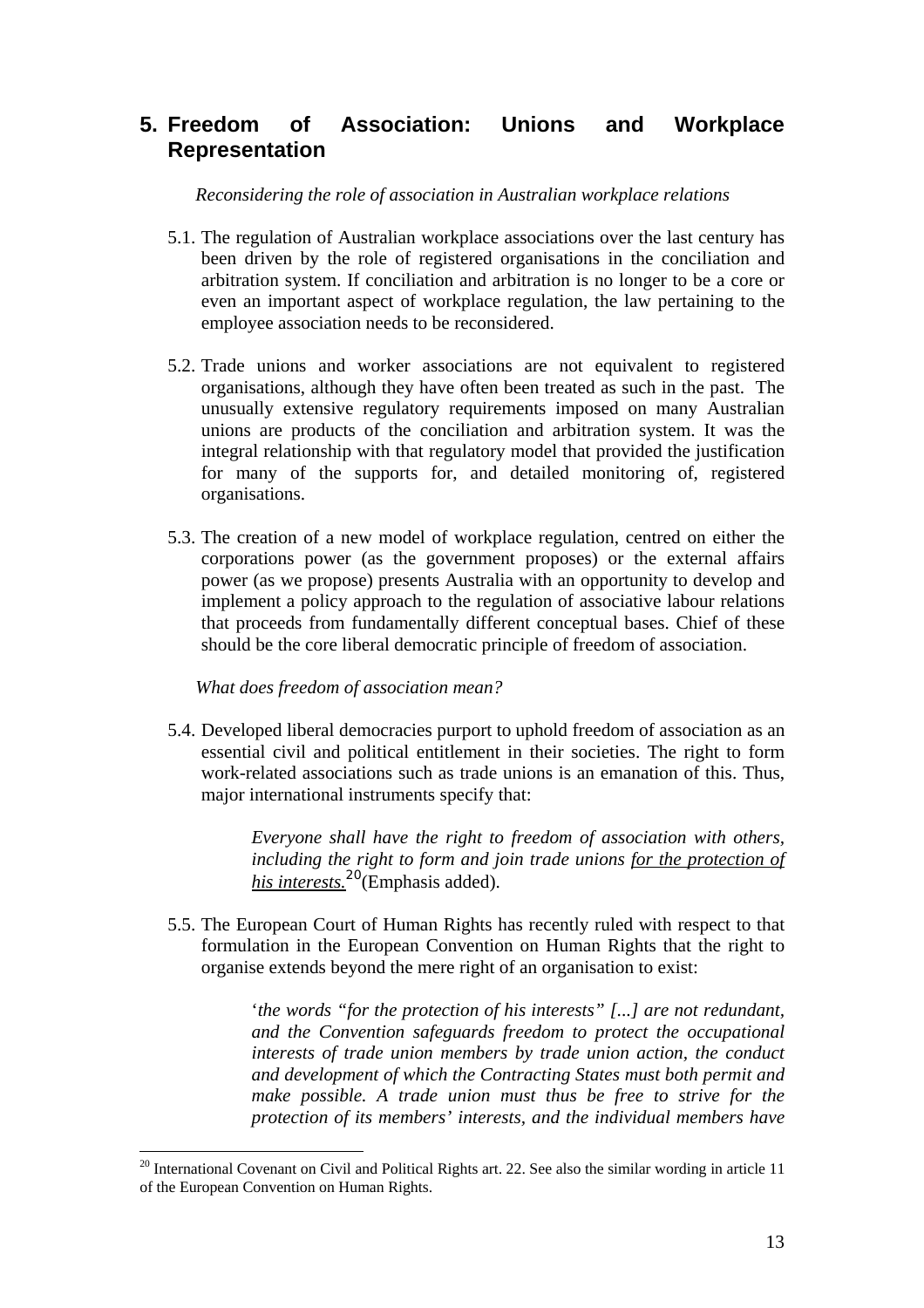*a right, in order to protect their interests, that the trade union should be heard.21*

- 5.6. The Court's decision has been interpreted to mean that states should ensure that trade union members are not prevented or restrained from using their union to represent them in attempts to regulate their relations with their employers. 22
- 5.7. Europe is not alone in attributing to the right to organise not merely a right to form a trade union or other work-based association, but to give effect to the purposes for which the association is formed. Thus, the United States National Labour Relations Act,<sup>23</sup> the New Zealand Employment Relations  $Act<sup>24</sup>$  and Canadian Charter of Rights and Freedoms,<sup>25</sup> and the Constitutions of Japan<sup>26</sup> and democratised Korea,<sup>27</sup> Taiwan<sup>28</sup> and South Africa<sup>29</sup>all protect not only a right to organise, but associated activities, in most cases including a right to bargain collectively.
- 5.8. Regrettably, Australia appears to stand alone in the industrialised world in not establishing a comprehensive legal framework to enable individuals *to protect their interests* through the formation of employee-controlled associations, especially if the narrow interpretation of the freedom of association provisions in the WRA in decisions such as *Australian Workers' Union v BHP Iron-Ore Pty Ltd*<sup>30</sup> is upheld. In that case, Kenny J confined the protection given to union members under s 298L(1) to a mere right to be a member. This decision may be contrasted with that of North J in *Australasian Meat Industry Employees' Union v Belandra Pty Ltd*<sup>31</sup> a decision remarkable for its extensive consideration of international jurisprudence. North J held that 'where  $298L(1)(a)$  speaks of conduct carried out because a person is a member of a union, it encompasses conduct carried out because of the activities of the union as an incident of that person's membership of the union. $^{32}$
- 5.9. The latter formulation is more consistent with Australia's international obligations and the legislation should be clarified to reflect this.<sup>33</sup>

<sup>21</sup> *Wilson v United Kingdom* (2002) 35 EHRR 523, para 42.<br><sup>22</sup> Patrick Macklem, 'The Right to Bargain Collectively in International Law: Workers' Right, Human Right, International Right?' in Philip Alston (ed), *Labour Rights as Human Rights* (2005), at 75. 23 National Labor Relations Act §7, 29 U.S.C. §157.

<sup>&</sup>lt;sup>24</sup> Employment Relations Act 2000 s.3.

<sup>&</sup>lt;sup>25</sup> Canadian Charter of Rights and Freedoms sub-s  $2(d)$ ; see also in relation to union rights Dunmore *v*. *Ontario (Attorney General),* [2001] 3 S.C.R. 1016. 26 Constitution of Japan art. 28

<sup>&</sup>lt;sup>27</sup>; Constitution of the Republic of Korea art. 33;

<sup>&</sup>lt;sup>28</sup> Constitution of the Republic of China art.15 as interpreted by the Council of Grand Justices in Interpretation 373.

 $29$  Constitution of the Republic of South Africa art 23.

<sup>&</sup>lt;sup>30</sup> (2001) 106 FCR 482. By way of contrast, see Australasian Meat Industry Employees' Union v *Belandra Pty Ltd*. Weinberg J has construed s298L(1)(a) as including 'ordinary union activity': *NUW v Qenos Pty Ltd* (2001) 108 FCR 90.<br><sup>31</sup> (2003) 126 IR 165.

 $32$  Id at 226.

<sup>33</sup> *Workplace Relations Amendment (Work Choices) Bill 2005,* s 254 does not do so.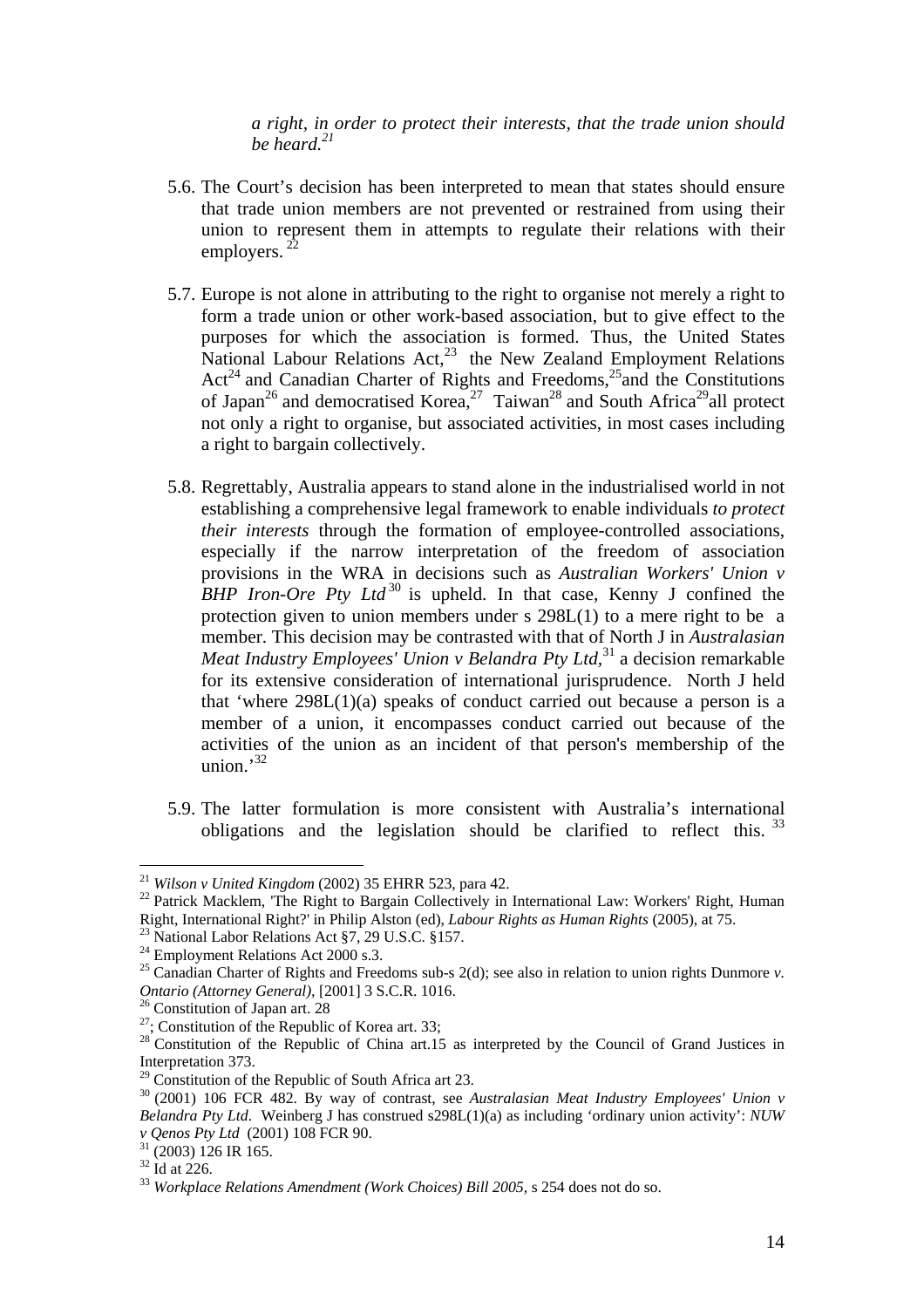Alternatively, the legislation should simply specify that an individual should be entitled to join an association of employees *for the protection of her or his interests.*

- 5.10. Furthermore, experience from Australian litigation and from the United Kingdom suggests that the Australian provision prohibiting employers from inducing persons not to be union members<sup>34</sup> is too vague. A recent United Kingdom amendment makes clear that employees cannot be induced 'not to make use, at an appropriate time, of trade union services'.  $35$  A similar provision should be included in Australian legislation.
- 5.11. We would add that giving effect to international treaty obligations is not only a question of upholding a core civil and political value. Freedom of association in the workplace context has practical consequences for people's working lives. This is illustrated by a relatively recent World Bank study<sup>36</sup> which surveyed the international experience of employee association. The study analysed both economic and social aspects. On the economic front, the authors of the study concluded that there was 'little systematic difference in economic performance' between countries that facilitate unions and collective bargaining and those that do not.<sup>37</sup> The economic impact of collective bargaining, for instance, 'depends on the economic, legal and political environment in which collective bargaining takes place and can vary over time'.38
- 5.12. On the other hand, the study found evidence pointing to social benefits associated with employee organisations, including reduced hours of work and reduced discrimination against women and minority groups.<sup>39</sup> Other evidence points to a strong connection between sound occupational health and safety outcomes and the presence of independent and well-resourced employee associations.40

*How should individuals be able to associate through their chosen organisation?* 

- 5.13. Employees have only a limited capacity to associate and to seek representation through their association under existing law. That will narrow even further under the proposed legislation. The main aspects of associational activity which the proposed legislation generally protects are:
	- actions to secure employer compliance with the law;

 $^{34}$  WRA s 298M.

<sup>35</sup> *Employment Relations Act 2004* (United Kingdom) s 29 inserting 145A(1)(c) into *Trade Union* 

<sup>&</sup>lt;sup>36</sup> Toke Aidt and Zafiris Tzannatos, *Unions and Collective Bargaining: Economic Effects in a Global Environment* (2002). 37 Id at 4.

 $38$  Id at 5.

 $39$  Id at 7-9.

<sup>40</sup> See, e.g. Neil Gunningham and Richard Johnstone, *Regulating Workplace Safety: Systems and Sanctions* (1999).0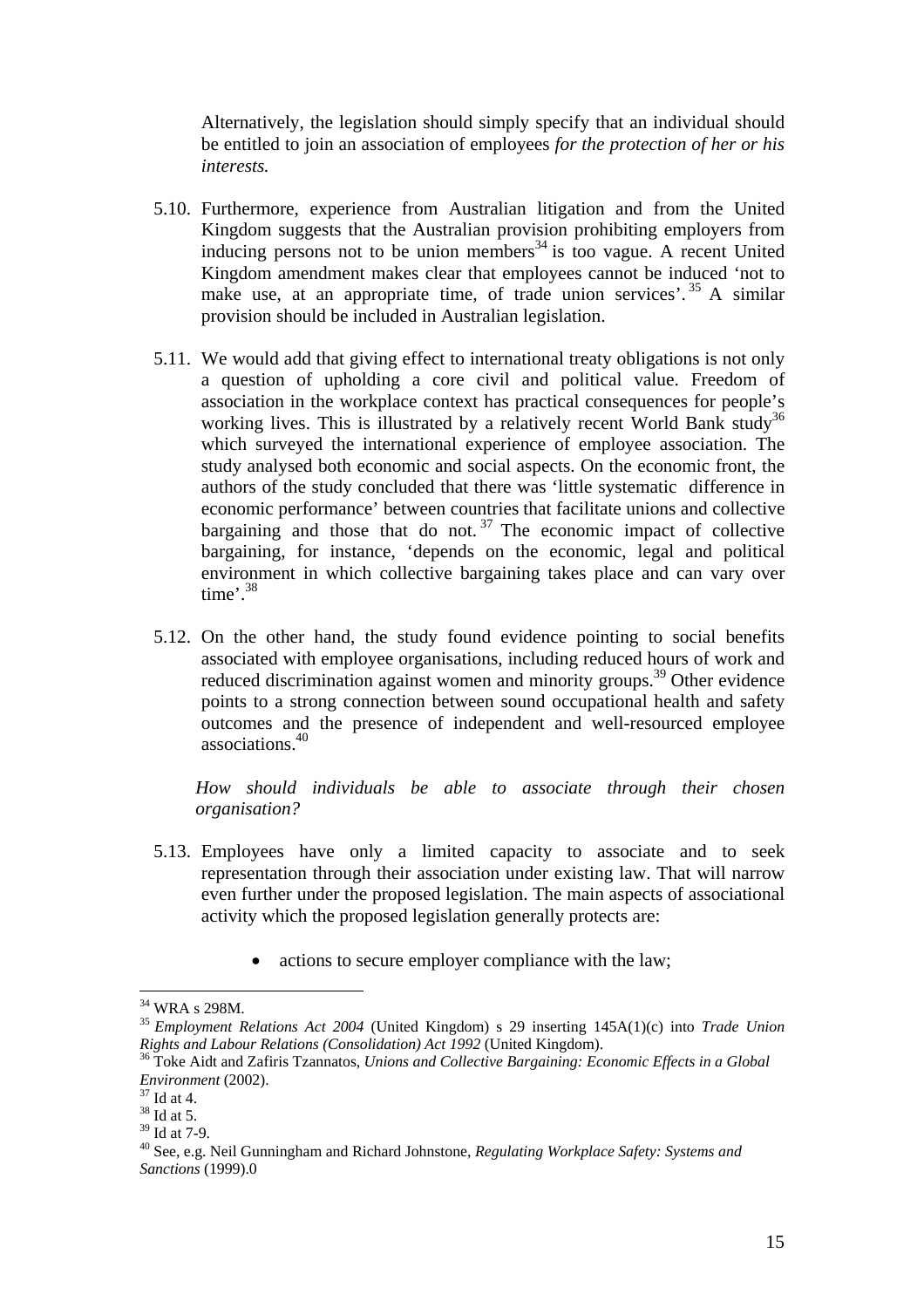- lawful industrial action (extremely narrowly defined); and
- a bare right to be accompanied in certain negotiations.
- 5.14. However, if association in the workplace context is to enable individuals to protect their employment interests, the entitlements of individuals to act through associations must be considerably broader. Those entitlements should include a capacity to negotiate collectively (this is discussed in section 6) but there are other incidents of membership that should be protected and promoted by law. Again, international examples furnish assistance in identifying what those incidents might be. These suggest matters such as:
	- Association meetings; $41$
	- Communication between and within association members;  $42$
	- Communication with non-members about the existence of the association:<sup>43</sup>
	- Time release and facilities for employees engaged in associational activities: $44$  and
	- Representational rights in discipline and grievance proceedings.  $45$
- 5.15. These incidents are derived primarily from considering how to give effect to the civil and political right of association in the workplace context. Yet we note that they can also be supported by regulatory theory.<sup>46</sup> Thus, many employees face obstacles to their participation in labour market transactions owing to information asymmetries, co-ordination failures, disadvantages in strategic bargaining, and possible monopsonistic labour market effects. Effective ability to associate provides a means of addressing these shortcomings.
- 5.16. One option for giving broader effect to employees' capacity to associate would be to set out in legislation the general areas in which employee associations should be able to operate and then authorise the AIRC to develop default codes which would address these matters in more detail. Such codes should be developed through public consultation with representative groups and take into account matters such as the size of the enterprise. Employers and employees should be free to come to alternative arrangements by agreement. This arrangement is similar to the approach taken in the UK to workplace information and consultation, which is discussed in the next section.<sup>47</sup>

### *New Forms of Employee Representation*

5.17. As indicated above, the primary vehicle through which employees associate is currently the organisation of employees registered under the Registration and

<sup>&</sup>lt;sup>41</sup> See *Employment Relations Act 2000* (New Zealand) s.26<sup>42</sup> Id .20

<sup>42</sup> Id. 20<br>
<sup>43</sup> Id.<br>
<sup>44</sup> See, e.g. OECD Guidelines for Multinational Enterprises Clause IV.2

<sup>&</sup>lt;sup>45</sup> Employment Relations Act 2004 (United Kingdom) s.37<br><sup>46</sup> Hugh Collins, Paul Davies and Roger Rideout, *Legal Regulation of the Employment Relation* (2000).<br><sup>47</sup> Information and Consultation of Employees Regulations 2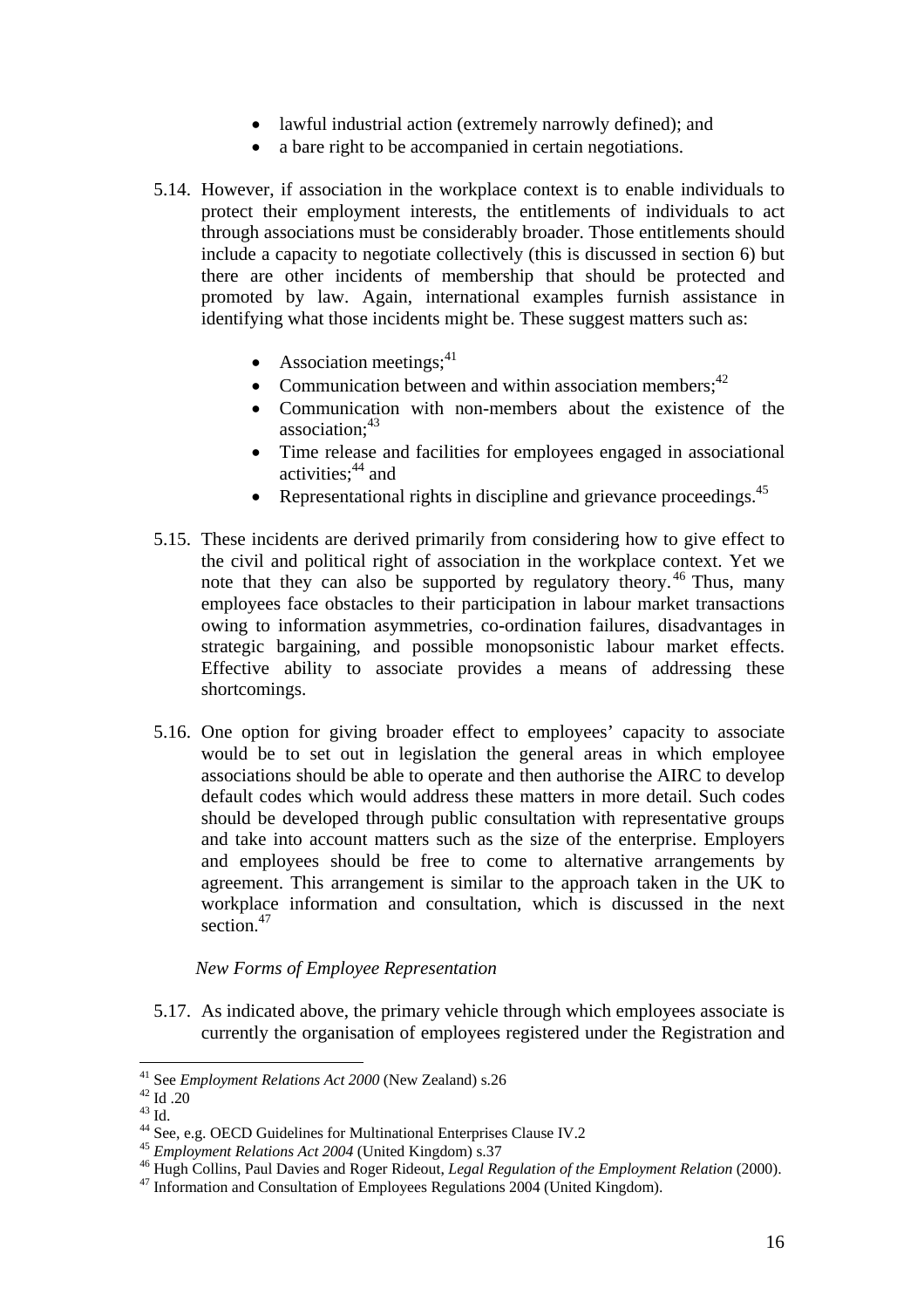Accountability of Organisations Schedule of the WRA. This registration process, it seems, is to be preserved largely unchanged, apart from a decrease in the minimum size of enterprise unions. While these arrangements in general constitute an appropriate legal framework through which employees can associate free from employer control, they are very complex and in some respects onerous. They should not preclude the development of new forms of worker-controlled association. Nor should they constitute the only modes through which employees can express themselves in a collective manner.

5.18. The development of new forms of employee representation at the workplace is desirable. In our December 2004 submission to the Minister for Employment and Workplace Relations, we noted several advantages of employee representation:

> *International experience shows that enhanced employee participation would also contribute to employees' personal development, and promote greater efficiency and higher productivity. Research in Australian workplaces has also shown that there is greater satisfaction with management, and greater employee commitment, if a higher level of employee participation and involvement is sought.*<sup>48</sup>

- 5.19. We do not view methods of employee representation as a substitute for the ability to form and participate in free and independent trade unions, and in particular unions free from employer control. Rather, we recognise that trade unions are not the only vehicle of providing 'employee voice'. Additional forms of representation are especially important where trade unions are absent. This is the case in an increasing proportion of workplaces. Empirical studies of workplace relations indicate that sophisticated forms of employee participation in workplace decision-making are rather underdeveloped in this country.<sup>49</sup> This can be contrasted unfavourably with the superior representation and involvement of employees in Europe,  $50$  and in many advanced Asian societies including Japan (informally) and Korea and Taiwan (by law).
- 5.20. In short, Australia has an employee '*representation gap'*. One consequence of such a gap is obviously that employee voices are not heard. Another is that workplace-specific decisions are increasingly left to be dealt with by employers and managers. The gap can be addressed *in part* by providing for employee entitlements to information and consultation.
- 5.21. European experience with methods of consultation in the workplace may provide a useful model for the development of new methods of employee representation in Australia.51 The European Union's National Directive for

<sup>48</sup> J Campling and P Gollan, *Bargained Out: Negotiating Without Unions in Australia* (1999).

<sup>49</sup> A Morehead et al, *Changes at Work: The 1995 Australian Workplace Industrial Relations Survey* (1997). See also, R Mitchell, R Naughton and R Sorenson, 'The Law and Employee Participation: Evidence from the Federal Enterprise Agreements' (1997) 39 *Journal of Industrial Relations* 196. 50 J Campling and P Gollan, above n 49, ch. 7.

<sup>51</sup> P Gollan and G Patmore (eds), *Partnership at Work: the Challenge of Employee Democracy, Labor Essays 2003* (2003).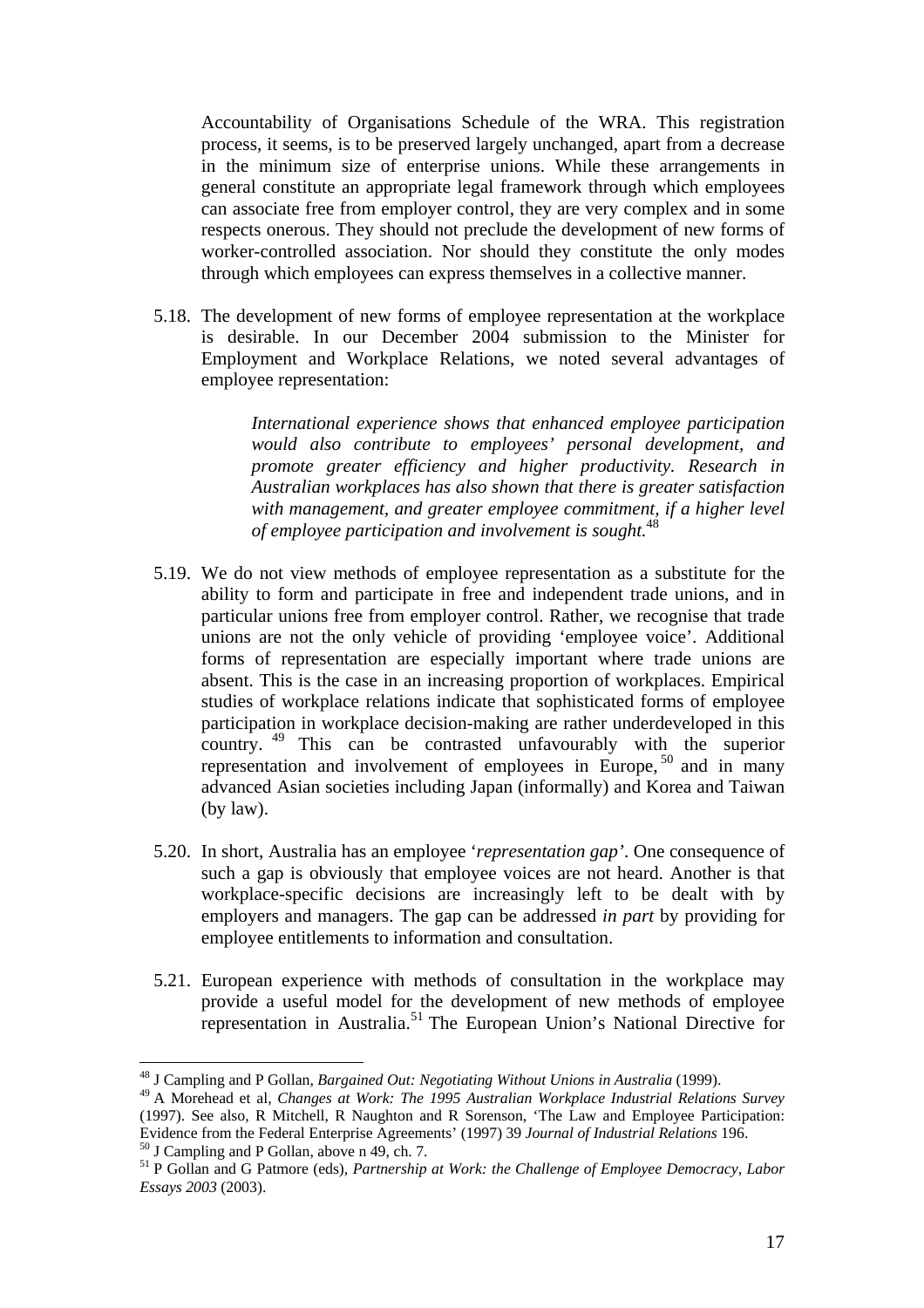Information and Consultation 2002 (NDIC) establishes a general framework for informing and consulting employees in medium sized enterprises, meaning those with 50 or more employees. Amongst other things, it provides for elected committees of employees with the right to meet with management to discuss certain key workplace decisions (excluding pay). In the UK, it is estimated that 75 per cent of the entire labour force could be covered after full implementation of the NDIC in  $2007$ .<sup>52</sup> Nothing within the NDIC scheme precludes union members from running for election, although it is not a union-based scheme.

- 5.22. NDIC-inspired forms of consultation and information diffusion may be appropriate in Australia. They could be established through the determination process we discussed in Part 3. Alternatively, they could be implemented directly by legislation. Unless dealt with by existing processes, topics for negotiations could include:
	- Employability and skills training to help manage the skills shortages in enterprises;
	- Finding better ways to integrate casual and full-time employees;
	- Introduction of technological change to enhance productivity;
	- Managing acquisitions, mergers and redundancies to better address the issue of job security;
	- Discussing working hours (within the framework of applicable determinations and agreements) as a means of managing the worklife balance; and
	- Considering flexible work practices to enhance efficient work outcomes.

## **6. Agreement-making, Negotiation and Industrial Action**

- 6.1. Irrespective of the extent of consultation and information arrangements, there will obviously continue to be a need for employers and employees to enter into binding obligations in relation to their working conditions. In our scheme, some of these conditions would be set by determinations of the AIRC. However, as we indicated earlier, regulatory theory suggests that decentralised arrangements are generally desirable to implement and to complement general norms, providing that they occur within an overarching framework which prevents opportunistic and/or unconscionable abuse of power.
- 6.2. The Bill's treatment of decentralised arrangements is highly cumbersome and convoluted.<sup>53</sup> It increases the number of statutory workplace instruments ('workplace agreements' in the terms of the Bill) and attaches many complex conditions and qualifications to them. Disappointingly, two major, and somewhat inconsistent, effects of this scheme are to use statutory instruments to support unilateral determination of employment conditions by employers

 $52$  H Gospel and P Willman, 'The Coming of Workplace Information Sharing and Consultation: What it Means for Employee Representation in Britain' (2003) 7(1) *Perspectives on Work* 38. 53 *Workplace Relations Amendment (Work Choices) Bill 2005* Part VB.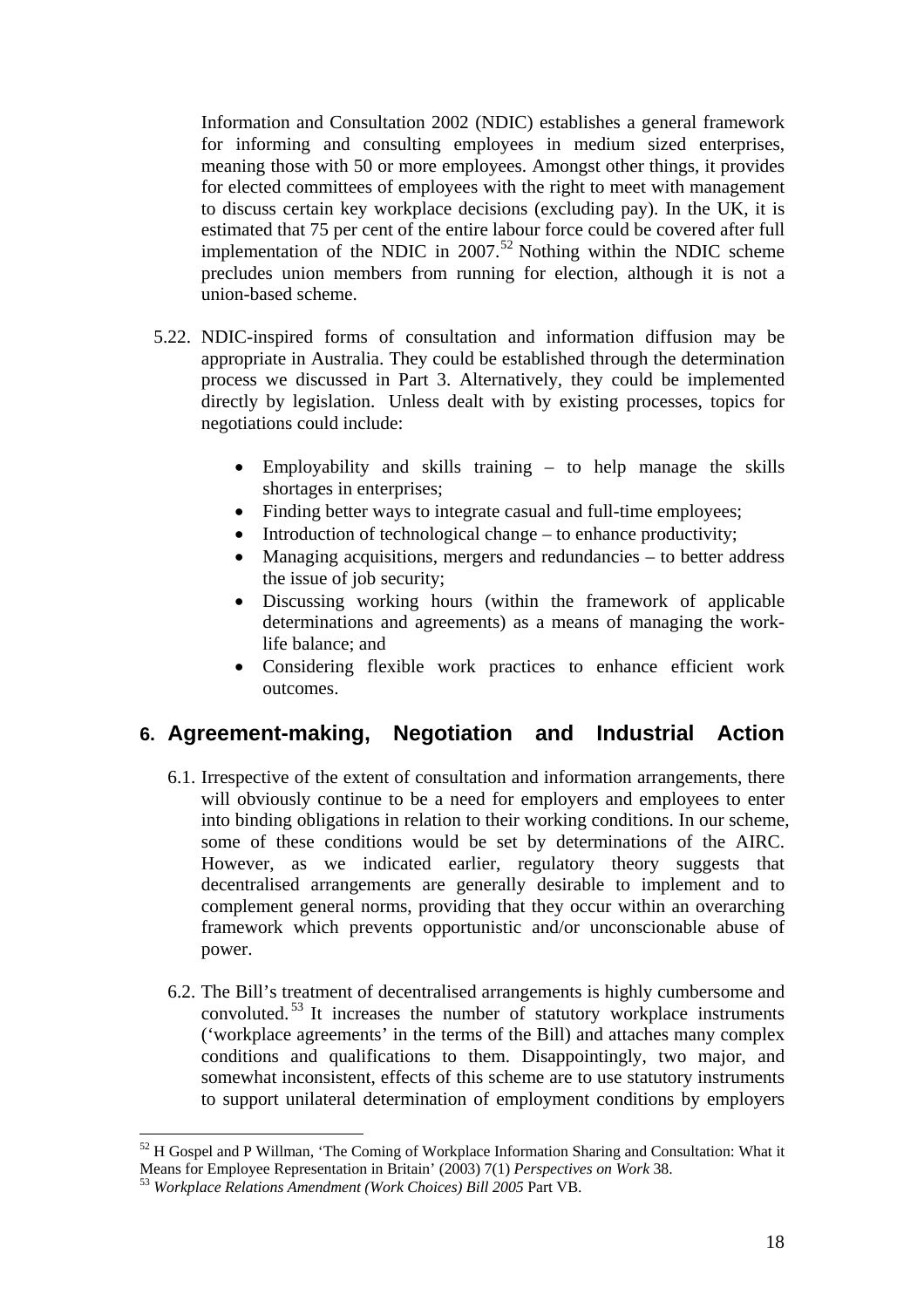and to enable the state to prohibit agreements about certain terms of employment. In short, it is an odd marriage of blunt bureaucratic command and control measures with exclusionary self-regulation. The unfortunate third party in this is the employee.

- 6.3. In many industrialised countries, decentralised workplace arrangements are mediated through the institution of contract, albeit with significant modifications, especially in the case of collective agreements. In Australia, contracts regulate individual employment relations and, much less commonly, collective and multi-party agreements. However, they sit uncomfortably alongside statutory instruments.  $54$  This was, at least in practice, relatively unproblematic when the most common interaction was between awards and contracts. However, the potential for inconsistencies and contradictions to emerge between contract and the proliferating statutory instruments is now much greater.<sup>55</sup>
- 6.4. The statutory instruments devised since the late 1980s and perpetuated in the Bill, are in many respects progeny of the award system, although their constitutional basis has shifted from the conciliation and arbitration power to the corporations power. If traditional awards are no longer to be the primary mode of workplace regulation, we may question whether *any* of the existing or proposed forms of statutory agreement are necessary.
- 6.5. Contract is a flexible institution, well adapted to private ordering.<sup>56</sup> True, many of its nineteenth century peculiarities are unsuitable in contemporary conditions. Contract doctrine sometimes impinges on fundamental rights or conflicts with social and economic goals. As the Trade Practices Act demonstrates, legislation is often needed to alter contractual rules. Nonetheless, rather than sidelining the institution of contract, as appears to be the case in the government's framework, we suggest that it is desirable to allow it operate more prominently. This would lead to less complexity and more responsiveness.
- 6.6. Many developed nations have found it possible to regulate workplace conditions through a simple scheme involving:
	- conditions mandated through a state institution (the legislature or an administrative agency); and
	- decentralised arrangements mediated through fairly negotiated private agreements operating at individual, enterprise or sectoral level.

Australia has taken a different path, partly for constitutional reasons. Nonetheless, bearing in mind the external affairs power,  $57$  there seems no fundamental obstacle to creating a system whereby:

<sup>&</sup>lt;sup>54</sup> See *Byrne v Australian Airlines Ltd* (1995) 185 CLR 410.

<sup>&</sup>lt;sup>55</sup> J Fetter and R Mitchell, 'The Legal Complexity of Workplace Regulation and Its Impact upon Functional Flexibility in Australian Workplaces' (2004) 17 *Australian Journal of Labour Law* 276.<br><sup>56</sup> Hugh Collins, *Regulating Contracts* (1999).<br><sup>57</sup> And ILO Convention 98.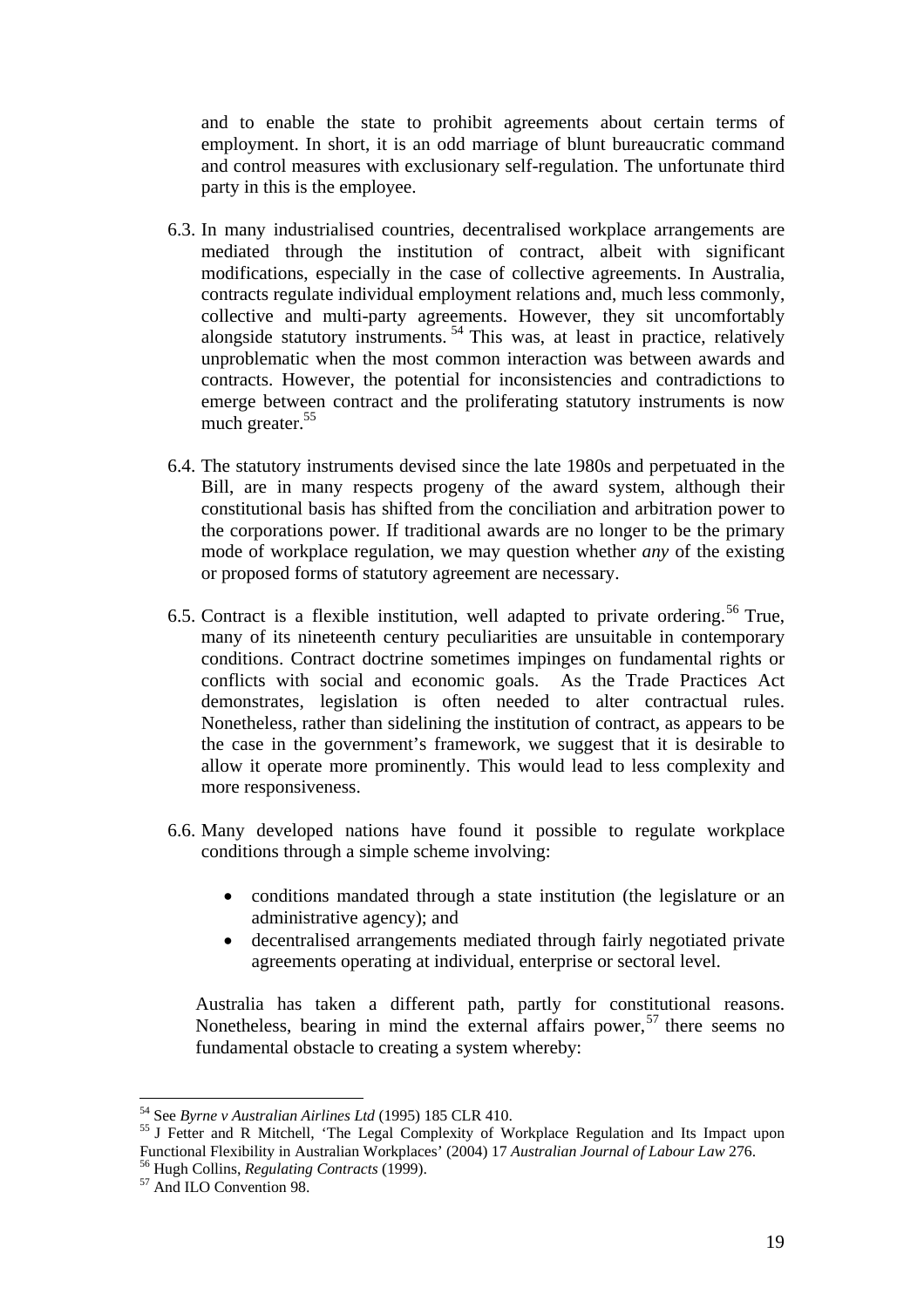- general norms are specified by a responsive and transparent regulator (such as our proposal for the reconfiguration of the AIRC outlined above); and
- decentralised norms are specified through various forms of contracts, negotiated through fair processes.
- 6.7. Admittedly, the technical application of agency and formation rules may unravel common law collective agreements.  $58$  Consequently, legislation is needed to clarify the circumstances in which collective contracts are legally enforceable.59 An elegant example of such legislation is to be found in New Zealand where ten simple clauses set out the operation of collective agreements.<sup>60</sup> This is by no means uncommon – the Japanese are able to deal with collective agreements in a mere five clauses.<sup>61</sup>
- 6.8. In contrast, the extraordinary scheme through which the WRA regulates agreement making is uniquely complex, and uniquely prescriptive. The Bill makes matters worse. The scheme should be abandoned in favour of a much simpler scheme. At the very least, the new restrictions on the content of agreements (including an at-large power to prohibit content through regulation) $62$  should be abandoned.

*Collective agreements and individual agreements: which prevails?* 

- 6.9. The practice in most if not all other industrialised countries, as well as the  $\rm ILO$  jurisprudence,  $^{63}$  is that collective negotiated agreements prevail over individual agreements to the extent of any inconsistency. This order of priority follows not from contract doctrine but from the associational rights of employees, since one of the most important ways employees can protect their interests through association is by collective bargaining.
- 6.10. If international practice is a guide, then regardless of whether employment agreements are contractual or statutory, or a combination of both, collective agreements should generally prevail over individual ones. The Bill reverses this order of priority and so threatens to further undermine collective bargaining.
- 6.11. Now it is arguable that in some circumstances, individuals should be able to opt out of collective arrangements if they can come to mutually satisfactory agreements. However, the proposed amendments to the Workplace Relations Act do not ensure that individual agreements are voluntary from the employee's perspective. Instead, they endorse the capacity of the employer to

 $\overline{a}$ 58 See, for example, *Ryan v Textile Clothing and Footwear Union Australia* (1996) 66 IR 258.

<sup>&</sup>lt;sup>59</sup> It may be noted, however, that the High Court has suggested that agreements between two parties may have legal effect under the general law, regardless of what effect they may be given by statute: CFMEU v AIRC (2001) 203 CLR 645 at 658.<br>
<sup>60</sup> Employment Relations Act 2000, ss51-59.<br>
<sup>61</sup> Trade Union Law (Japan) arts 14-18.<br>
<sup>62</sup> Workplace Relations Amendment (Work Choices) Bill 2005. Part VB Division 7 Subdivision

especially s101D.

<sup>&</sup>lt;sup>63</sup> In relation to ILO Convention 98.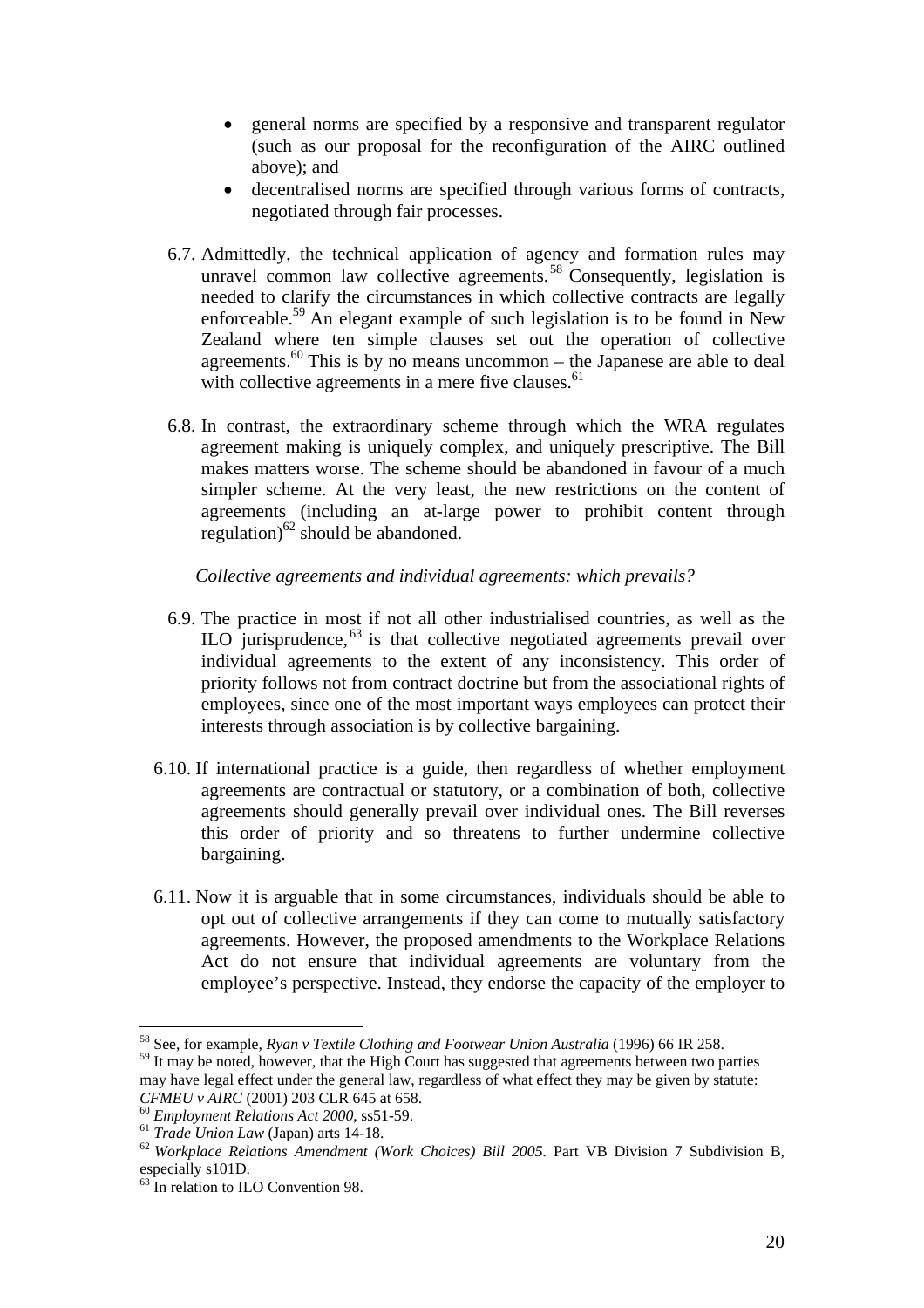require new employees to sign individual agreements,  $64$  (or, more accurately, employer-determined standard form agreements) and to pressure employees to opt out of collective instruments.<sup>65</sup>

- 6.12. Once an employee's employment is regulated by an individual statutory instrument, he or she has few feasible options for transferring to a collective arrangement. Indeed, it would appear that an employer may be able to prevent an employee who has entered into an AWA from being covered by a collective agreement indefinitely, by including a clause in an AWA requiring renegotiation of a further AWA when it reaches its nominal expiry date. At the least, if the Bill takes effect, AWAs may preclude employees from engaging in collective bargaining for five years.
- 6.13. Employees should be able to move to collective arrangements when they choose, providing that reasonable notice is given of an intention to do so. Therefore, the legislation should be amended to provide that where there is a collective agreement applicable to her or his employment, an employee who is a member of the association which negotiated the agreement may give notice to elect to be covered by the collective agreement rather than the individual instrument. As this would be an expression of freedom of association, an employer should not be able to retaliate against an employee who so elects.

### *Capacity to engage in negotiations through representatives*

- 6.14. The amendments to the WRA do not facilitate employees choosing persons who could represent their views to their employer, whether with or without assistance of union officers. Even more significantly, they do not facilitate employees choosing what form negotiations should take – individual or collective.<sup>66</sup>
- 6.15. To begin with, the choice of preferred form of agreement should not be subject to distortion through employer inducement. As the European Court of Human Rights has determined in the decision cited above,  $67$  a person should not be denied the capacity to authorise an independent association of employees to act as her or his agent in negotiating on a collective basis with her or his employer. This principle has recently been given effect in the law of the United Kingdom and this provides a basis for similar legislation in Australia. The *Trade Union Rights and Labour Relations (Consolidated) Act* 1992 now provides:

*(1) A worker who is a member of an independent trade union which is recognised, or seeking to be recognised, by his employer has the right not to have an offer made to him by his employer if-* 

<sup>64</sup> *Workplace Relations Amendment (Work Choices) Bill 2005* s104(5). See also e.g. *Burnie Port Authority v Maritime Union of Australia* (2000) 103 IR 153. 65 See, e.g. *Workplace Relations Amendment (Work Choices) Bill 2005* Part VB Division 9

Subdivision D.

<sup>66</sup> Contrast the provisions in Section IV of the OECD Guidelines on Multinational Enterprises. 67 *Wilson v United Kingdom* (2002) 35 EHRR 523.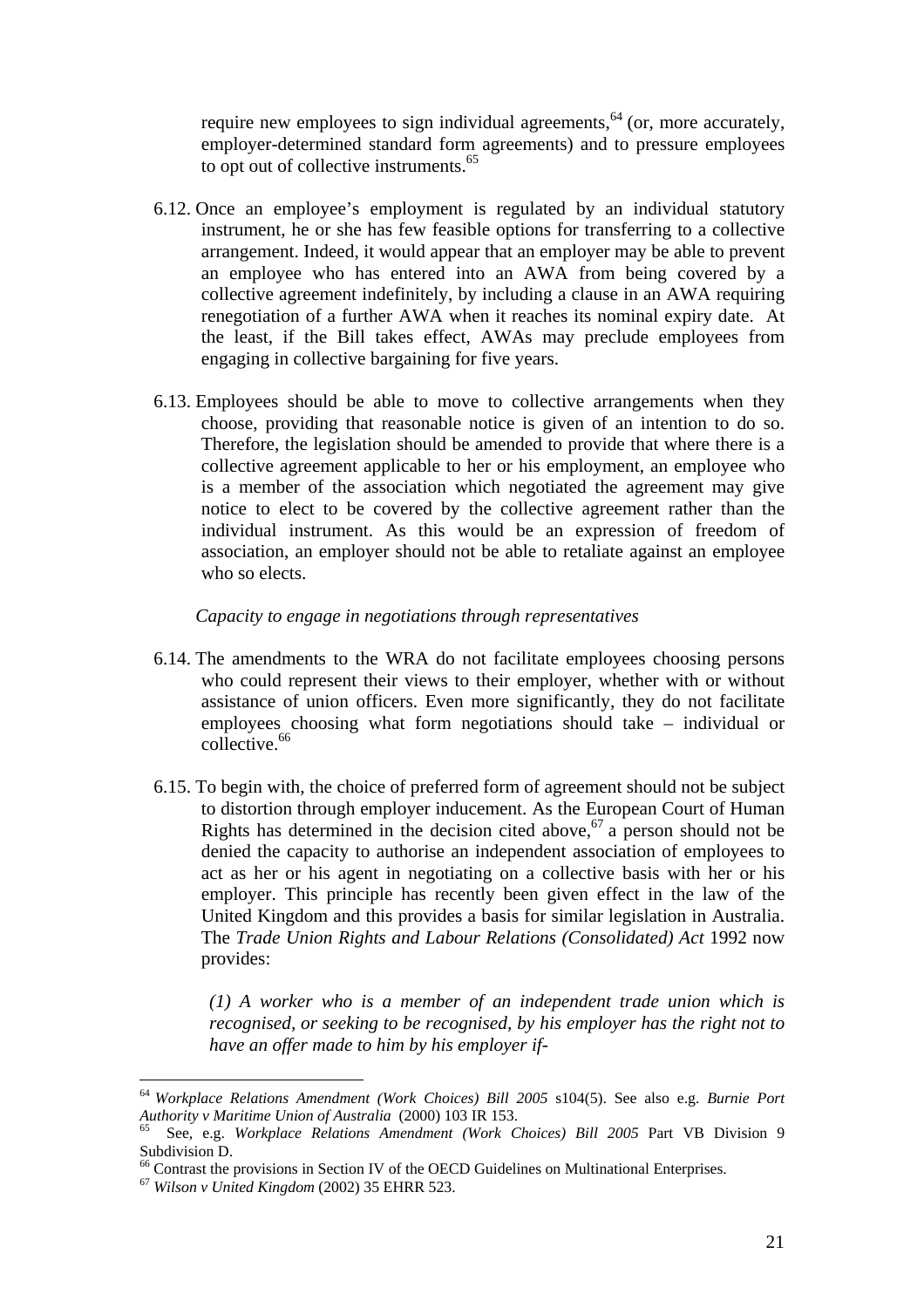*a) acceptance of the offer, together with other workers' acceptance of offers which the employer also makes to them, would have the prohibited result, and (b) the employer's sole or main purpose in making the offers is to achieve that result.* 

*2) The prohibited result is that the workers' terms of employment, or any of those terms, will not (or will no longer) be determined by collective agreement negotiated by or on behalf of the union.*<sup>68</sup>

- 6.16. This just-mentioned provision does not address the position where there is no applicable collective instrument because of employer opposition, yet many employees want one. This situation is dealt with in a variety of ways in different jurisdictions. The Australian position is that employees can seek to force the employer to enter into collective negotiations through industrial action. However, as indicated below, the Bill makes this very difficult through the extensive limitations on industrial action, especially when a workplace agreement is in effect.
- 6.17. One alternative approach enables a ballot to be conducted among employees, and if a majority (variously defined) opt for collective negotiation, the employer is obliged to recognise the employee's union for that purpose. This approach is adopted by nations such as the United States and the United Kingdom. The United States mechanism is seriously flawed and conflictridden.<sup>69</sup> On the other hand, the much more recent British model<sup>70</sup> appears to have avoided many of the American difficulties. Ballots are commonly used in Australia to determine whether enterprise agreements are acceptable to the employees covered by them and it would seem that they could also be used to assess whether Australian employees want to be covered by collective agreements. Experience suggests that appropriate communication rules need to be in effect in order to ensure that a ballot is fair. Again, the United Kingdom provides a useful model. The role of the Central Arbitration Committee<sup>71</sup> in ensuring fair recognition ballots could be one entrusted to the AIRC.
- 6.18. Another approach is to require an employer to negotiate in good faith with the representatives of union members seeking to conclude a collective agreement. This model, which is typified by New Zealand,  $72$  does not turn on the 'democratic' notion of obtaining majority support and does not result in all the members of a workforce being covered by the collective agreement. It

<sup>68</sup> *Trade Union Rights and Labour Relations (Consolidated) Act 1992* (UK), s145B, inserted by *Employment Relations Act 2004* (UK) s 29.

<sup>69</sup> Cynthia Estlund, 'The Ossification of American Labor Law', (2002) 102 *Columbia Law Review*. 1527.

<sup>70</sup> *Trade Union and Labour Relations (Consolidation) Act 1992* (United Kingdom), as amended by *Employment Relations Act 1999* (UK), s.1 and Sch.1 and Employment Relations Act 2004 (UK) Part 1. <sup>71</sup> http://www.cac.gov.uk/

<sup>72</sup> *Employment Relations Act 2000* (New Zealand) s32, and see generally Part 5 of the Act.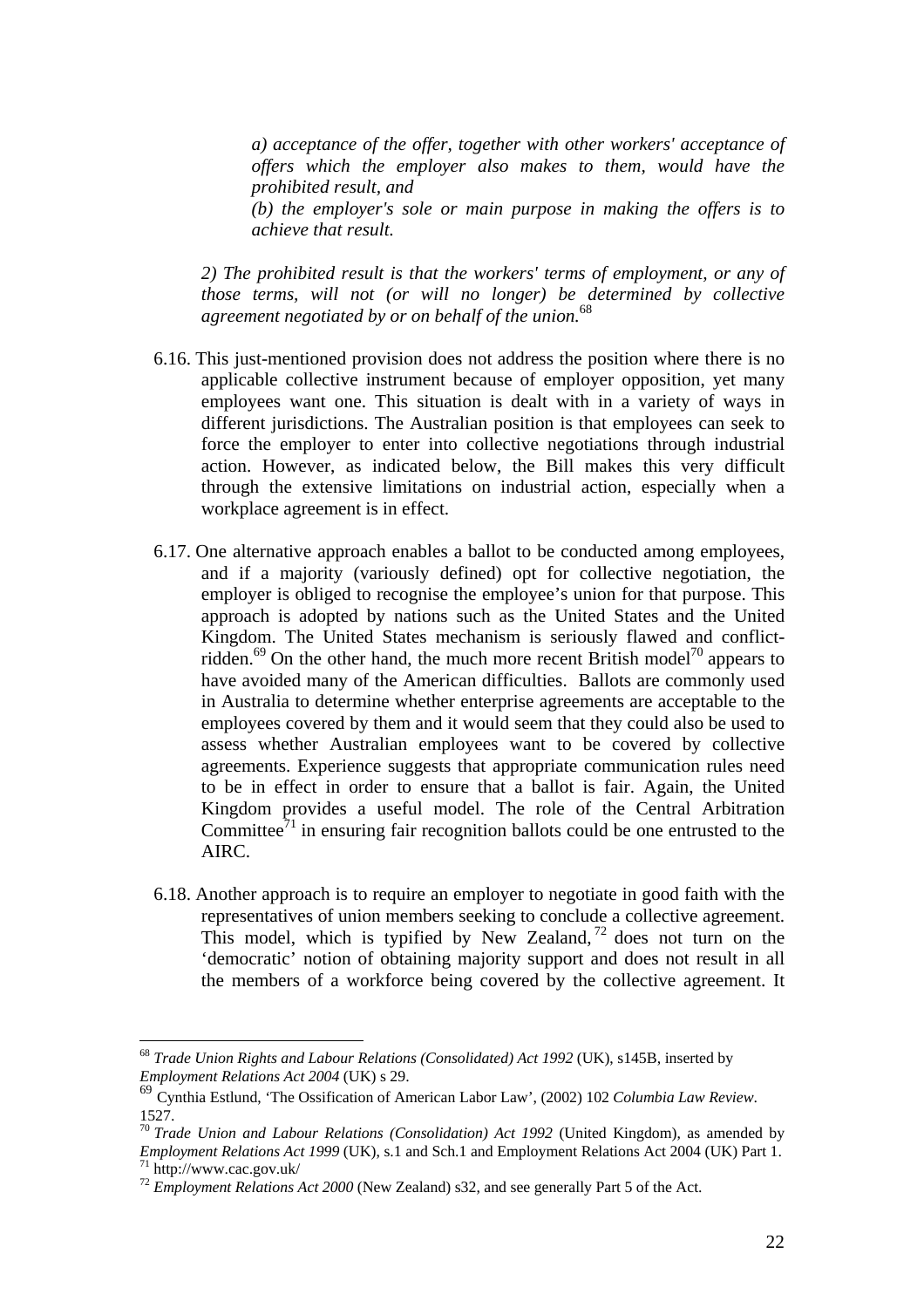proceeds instead from the contractual concepts of agency and good faith.<sup>73</sup> Only union members are covered by the negotiations, an approach which would, if the Bill becomes law, continue to be prohibited in Australia.<sup>74</sup> The incentive for parties to engage in good faith negotiations is increased by the ability of the New Zealand Employment Relations Authority to prescribe terms and conditions of employment in the event of serious breach of good faith negotiations.<sup>75</sup>

- 6.19. These approaches are not exhaustive of the possible ways in which employees (rather than employers) may be given the option of bargaining collectively. Given the time constraints on this submission, we do not propose here to evaluate different international models or to elaborate on a suitable scheme for Australia. We would simply observe that international experience suggests that an effective framework for collective bargaining in Australia is both feasible and desirable. Such a framework would need to address matters including:
	- the position where there is more than one employee organisation at a workplace;
	- bargaining across multiple worksites; and
	- the position of non-members.

#### *Unilateral termination of agreements*

6.20. We note that the Bill contains a mechanism allowing for unilateral termination of agreements notwithstanding provisions within the agreement to the contrary.76 This is inconsistent with contractual principles that enable parties to determine *mutually* the effect of an agreement between them. The Explanatory Memorandum does not seem to explain why the departure from agreement-making principles is justified in this context. This provision significantly favours employers in workplace bargaining. No longer will they be bound to continue to observe conditions under an existing agreement that has passed its nominal expiry date. Employees will face the choice of agreeing to the employer's terms or reverting to the bare minimum conditions of the AFPCS.

*Industrial action* 

 $73$  Noting that good faith in contracting is accepted to a much greater extent in civil law jurisdictions and in the United States than it is in Australia and (at least until recently) the United Kingdom.<br><sup>74</sup> See, e.g. *Workplace Relations Act 1996* ss 298K(1)(e) and 298L(1)(a) and (b). This provision sits

uncomfortably with the prohibition on bargaining fees (s298SA) in that it means that a union bargains for non-members. These provisions are retained in the Bill: see also *Workplace Relations Amendment (Work Choices) Bill 2005* s 104B. 75 *Employment Relations Act 2000* (New Zealand) s 50J. Note that this is not a general power of

compulsory arbitration but a power to intervene to remedy a breach in a specific instance. As such it has more in common with the current 's170MX' awards under the WRA or the proposed determinations in Part VC Division 8 of the Bill.

<sup>76</sup> *Workplace Relations Amendment (Work Choices) Bill 2005* s 103L.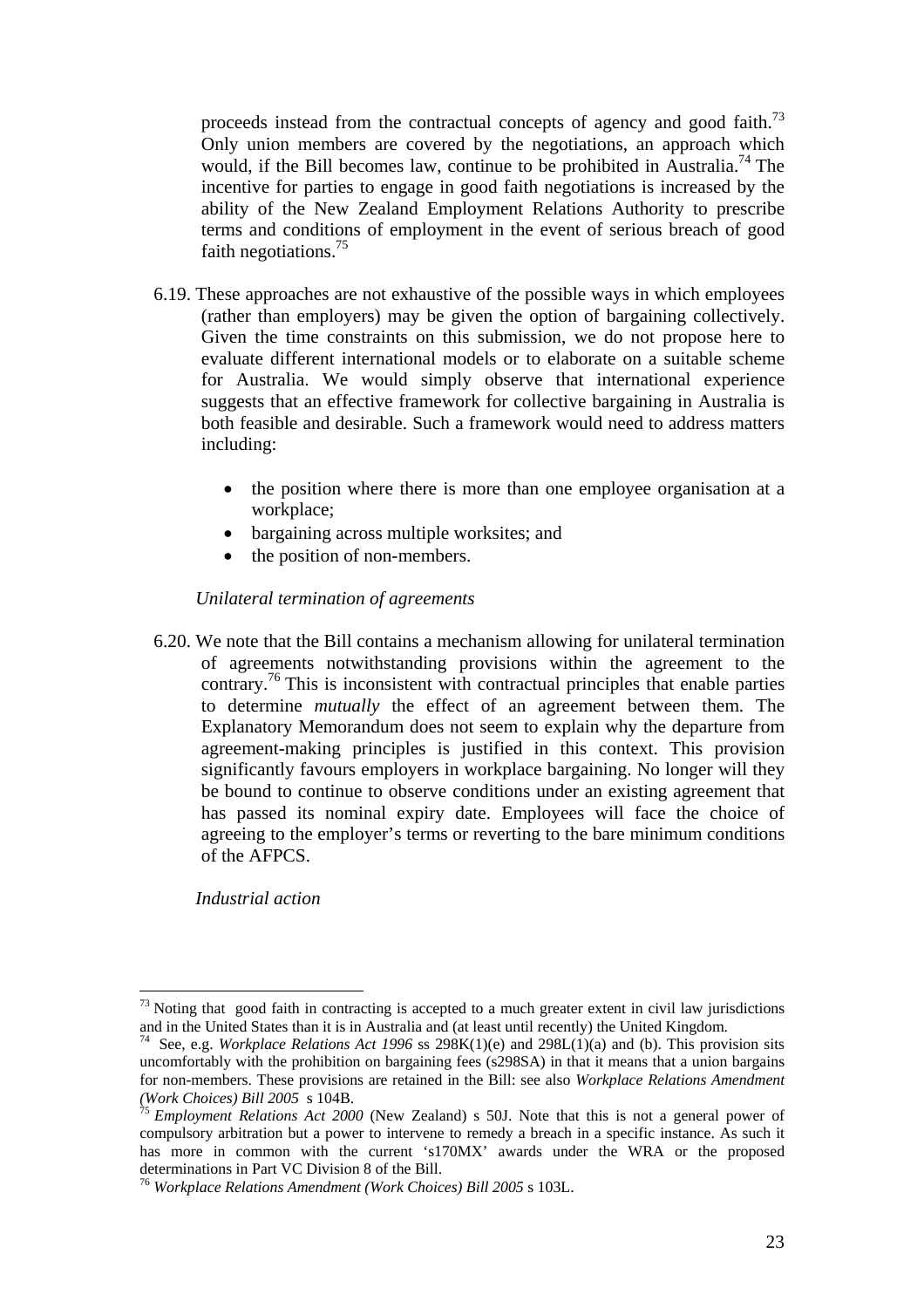- 6.21. The Bill greatly circumscribes the capacity of employees to take industrial action.<sup>77</sup> The highly prescriptive and constricting provisions in this part of the proposed legislation appear to have no counterpart in corresponding laws of other developed liberal democracies. They are undesirable on regulatory grounds alone; for example, the principles governing the ability of employees to withdraw their labour lawfully are not readily comprehensible by those employees. It would seem that the legal advice is likely to be a prerequisite to industrial action in many instances. The approach in the Bill should be abandoned in favour of a much simpler scheme. We confine our remarks here to 'primary boycott' strikes. However, a more extensive consideration of this topic would consider the legitimacy of strikes in other circumstances.
- 6.22. Strikes usually occur in Australia in a bargaining context, although they may also be used as a means of securing employer compliance with a contractual or industrial commitment. Their unlawfulness stems at common law from the breach of contract usually involved with failure to perform duties as directed. This may entitle an employer to dismiss participants in a strike. Liability also flows (as a result of the breach) to organisations which have encouraged it (through the torts of interference with contractual relations, unlawful means conspiracy, and so on). It would, however, be lawful for employees in an industry to resign *en masse,* a tactic which might become more prominent if no other legal options are feasible, especially in those industries where there is a skill shortage.
- 6.23. Most if not all industrialised countries have adopted the view that, at the very least, the peaceful withdrawal of labour in a negotiation context should be lawful. They have usually succeeded in achieving this modification of the common law (or civil law) with a few simple provisions. <sup>78</sup> A typical approach is to render industrial action lawful where it occurs within a genuine bargaining context. This can be understood, to some extent, as suspending contractual obligations, since those very obligations are at issue in the renegotiation.
- 6.24. Procedural and notice requirements are common, but these are not generally onerous or technical, except in authoritarian societies. Furthermore, some provision is usually made to limit strike action where the impact is highly disruptive, as in the case of essential services. In such cases, compulsory arbitration may be used as a last resort.
- 6.25. A far more straightforward approach to that adopted in the Bill would be to confer immunity from contractual and tort liability on employees and their representatives organisations in a genuine primary bargaining context. This would sit alongside a power for the AIRC to intervene<sup>79</sup> where bargaining was not genuine or where severe economic effects were probable. In the first case, the AIRC should have power to direct parties to cease industrial action

<sup>&</sup>lt;sup>77</sup> *Workplace Relations Amendment (Work Choices) Bill 2005* s 103L Part VC.<br><sup>78</sup> One of the better known formulations is to be found in the Trade Union and Labour Relations (Consolidation) Act 1992 (United Kingdom) s 219(1).

 $^{79}$  Analogous to the power in s 127 of the current Workplace Relations Act.